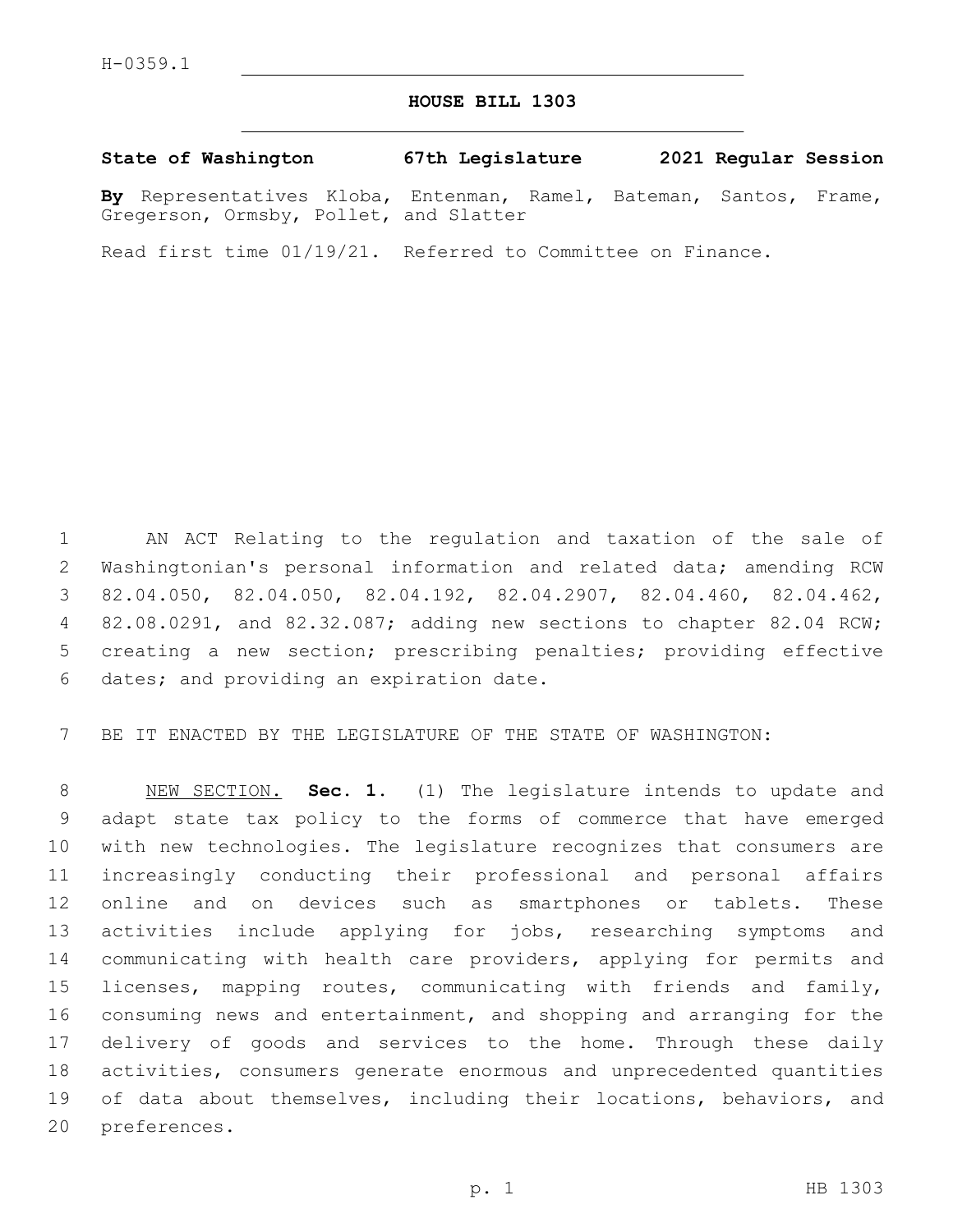(2) The legislature further recognizes that technological advances have made it possible to more easily and quickly gather, analyze, and export vast amounts of personal information, whether such information is obtained through electronic or other means.

 (3) The legislature finds that there are various businesses engaged in accumulating the personal data that is available to be collected on Washingtonians, aggregating or compiling that information, and reselling it without any compensation to the people of the state. This is a new business model that has flourished and is anticipated to grow as more people and more devices are connected with ever-increasing frequency for an ever greater number of innovative applications. As such, the legislature intends to have this unique and growing industry set apart with its own individual tax rate. This will provide transparency on the number of businesses and volume of activity in this industry, and fairly generate revenue to be used for the benefit of the state of Washington and its people.

 NEW SECTION. **Sec. 2.** A new section is added to chapter 82.04 18 RCW to read as follows:

 (1) Upon every person engaging within this state in the business of making sales of personal data or exchanging personal data for consideration; as to such persons, the amount of tax with respect to such business is equal to the gross income of the business multiplied 23 by the rate of 1.8 percent.

 (2) The definitions in this subsection apply throughout this section unless the context clearly requires otherwise.

 (a) "Deidentified data" means data that cannot reasonably be used to infer information about, or otherwise be linked to, an identified or identifiable natural person, or a device linked to such person, provided that the controller that possesses the data:

 (i) Takes reasonable measures to ensure that the data cannot be 31 associated with a natural person;

 (ii) Publicly commits to maintain and use the data only in a deidentified fashion and not attempt to reidentify the data; and

 (iii) Contractually obligates any recipients of the information 35 to comply with all provisions of this subsection.

 (b) "Engaging within this state" has the same meaning as provided in RCW 82.04.066, and also means that a person generates gross income from the business from personal data, as defined in (c) of this subsection, of individuals located in this state. For purposes of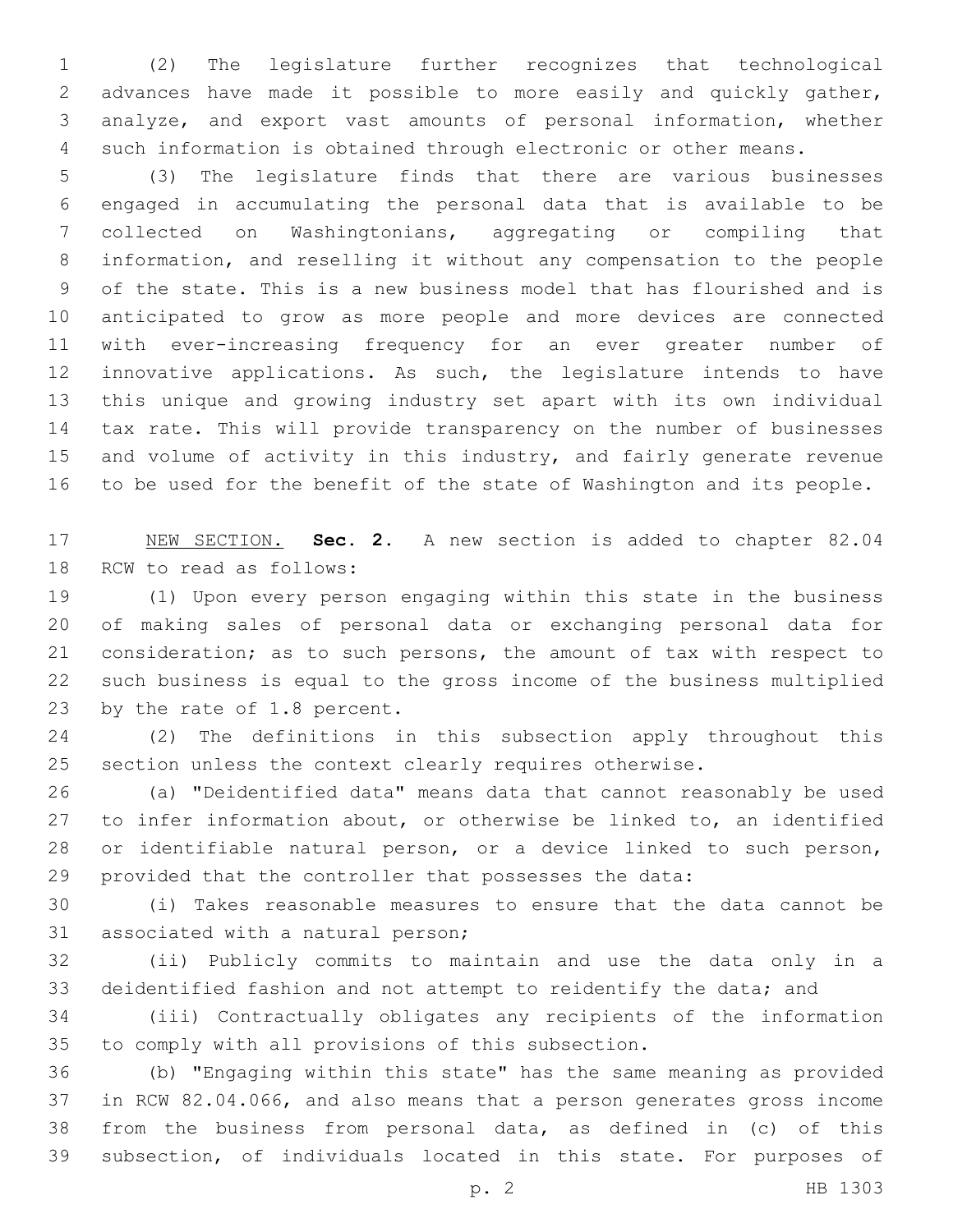this subsection, an individual is located in this state if any of the addresses, as defined in RCW 82.04.462(5), utilized by that 3 individual is located in this state.

 (c) "Personal data" means any information that is linked or reasonably linked to an identified or identifiable natural person. "Personal data" does not include:6

(i) Deidentified data or publicly available information; or

 (ii) Personal data that is sold by any state agency for the purposes of increasing public safety or positive health outcomes, provided that secondary sales of this personal data by the entities purchasing this personal data from the state agency is contractually 12 prohibited.

 (3) Nothing in this section may be construed as to impose a tax 14 on internet access.

 NEW SECTION. **Sec. 3.** A new section is added to chapter 82.04 16 RCW to read as follows:

 (1) Except as provided in subsection (6) of this section, beginning September 1, 2022, every person engaging within this state in the business of making sales of personal data or exchanging personal data for consideration must register with the department.

 (2) Registration under subsection (1) of this section must be completed annually, at a date set by the department, and must consist 23 of the following:

 (a) The name, principal place of business, and character of business, including:25

 (i) The specific types of personal information from Washingtonians sold or exchanged for consideration;

 (ii) The types of entities that personal information is sold or 29 exchanged for consideration;

 (iii) The sources and methods by which the personal information 31 was obtained; and

 (iv) The gross income of the business attributable to the sale, or exchange for consideration, of personal information of Washingtonians, to be calculated using the following:

 (A) The ratio, expressed as a percentage, that the number of Washington addresses in the personal information bears to all 37 addresses in the personal information; or

 (B) If the ratio in (a)(iv)(A) of this subsection (2) is not readily attainable, the ratio, expressed as a percentage, that the

p. 3 HB 1303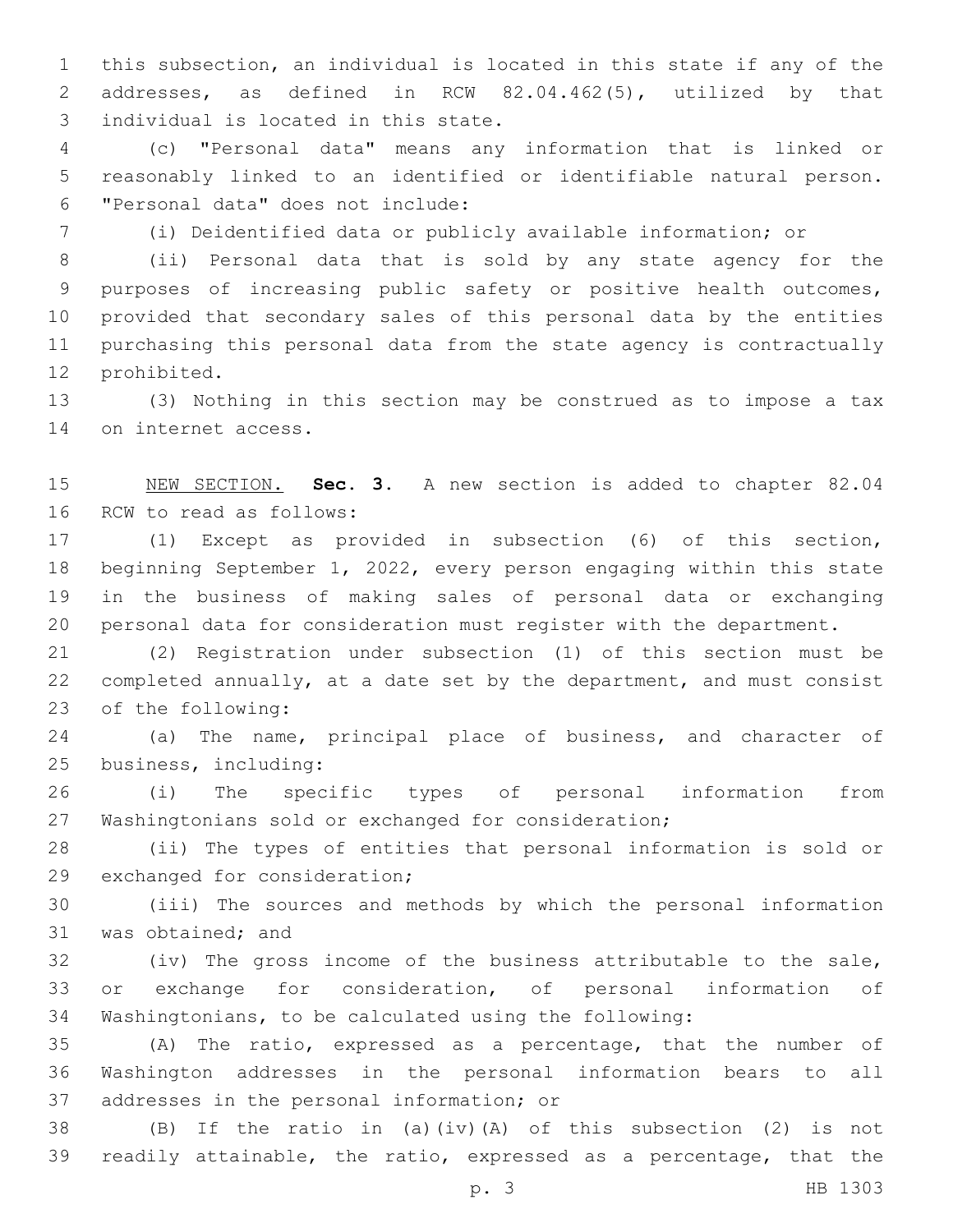population of this state bears to all the states of the United States in the taxpayer's market, or by any other reasonable methods allowed 3 by the department; and

 (b) Submission of an informational return, as designed by the 5 department.

 (3) A person who is required to register under subsection (1) of this section and who fails to do so, or submits incomplete or inaccurate information, is subject to a fine of \$100 per day of delinquency in addition to an amount equal to any expenses incurred by the office of the attorney general in the investigation or 11 prosecution of the delinquency.

 (4) By no later than December 15, 2022, and annually thereafter, the department must report to the appropriate committees of the legislature, in compliance with RCW 43.01.036, a summary of the information received under subsection (2) of this section.

 (5) The definitions in this subsection apply throughout this section unless the context clearly requires otherwise.

 (a) "Addresses" means physical, mailing, or internet protocol 19 addresses, or similar addresses.

 (b)(i) "Engaging within this state" has the same meaning as 21 provided in RCW 82.04.066.

 (ii) For purposes of this subsection, an individual is located in this state if any of the addresses of that individual is located in 24 this state.

(c) "Person" has the same meaning as provided in RCW 82.04.030.

 (d) "Personal data" has the same meaning as provided in section 2 27 of this act.

 (6) The department may delay the application of this section if it is unable to implement any of the provisions of this section, but it may be delayed no later than November 1, 2022. If the department delays the application of this section, it must post notice of the new application date on its public website by August 1, 2022.

 **Sec. 4.** RCW 82.04.050 and 2017 3rd sp.s. c 37 s 1201 are each 34 amended to read as follows:

 (1)(a) "Sale at retail" or "retail sale" means every sale of tangible personal property (including articles produced, fabricated, or imprinted) to all persons irrespective of the nature of their business and including, among others, without limiting the scope hereof, persons who install, repair, clean, alter, improve,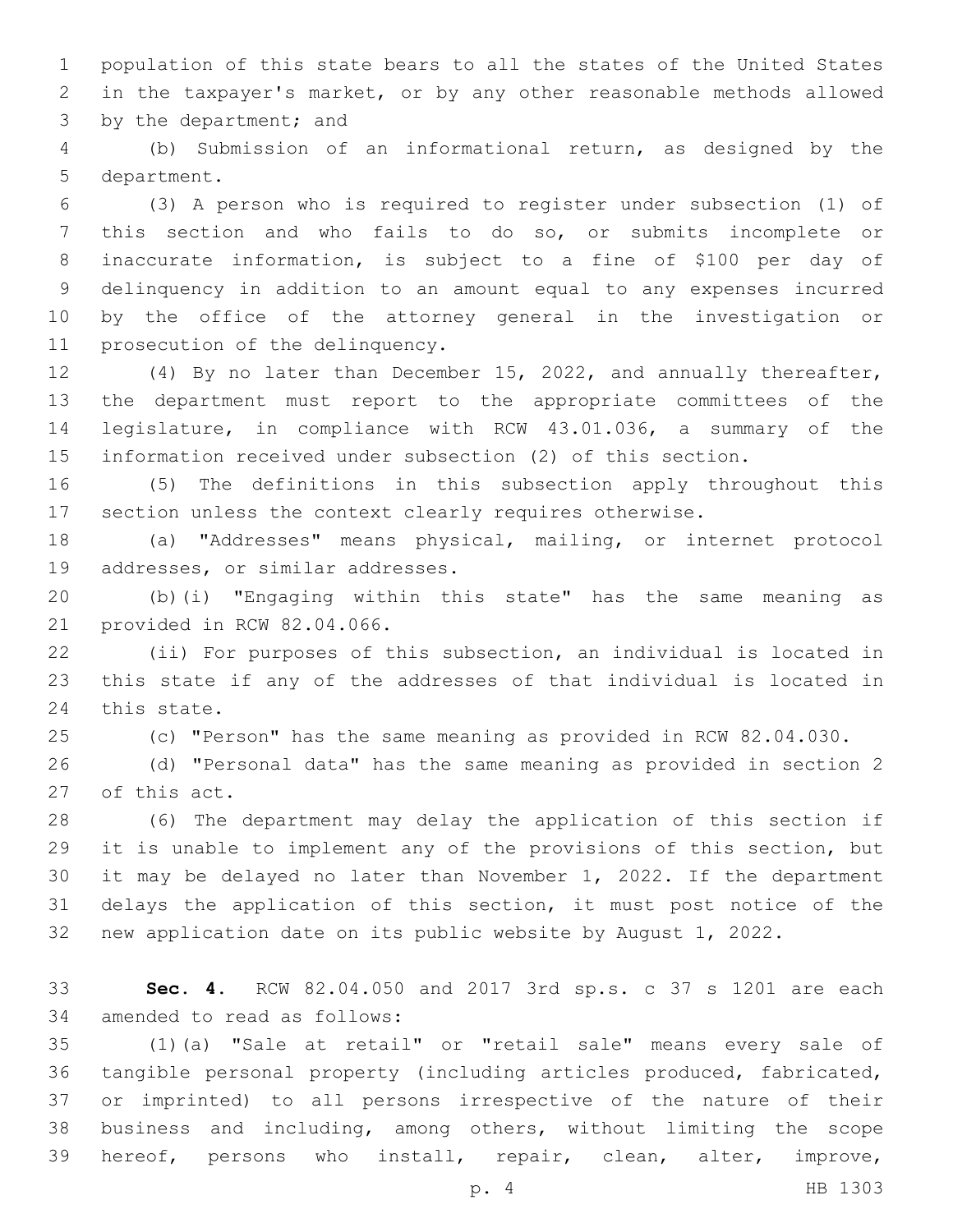construct, or decorate real or personal property of or for consumers 2 other than a sale to a person who:

 (i) Purchases for the purpose of resale as tangible personal property in the regular course of business without intervening use by such person, but a purchase for the purpose of resale by a regional transit authority under RCW 81.112.300 is not a sale for resale; or

 (ii) Installs, repairs, cleans, alters, imprints, improves, constructs, or decorates real or personal property of or for consumers, if such tangible personal property becomes an ingredient or component of such real or personal property without intervening 11 use by such person; or

 (iii) Purchases for the purpose of consuming the property purchased in producing for sale as a new article of tangible personal property or substance, of which such property becomes an ingredient 15 or component or is a chemical used in processing, when the primary purpose of such chemical is to create a chemical reaction directly through contact with an ingredient of a new article being produced 18 for sale; or

 (iv) Purchases for the purpose of consuming the property purchased in producing ferrosilicon which is subsequently used in producing magnesium for sale, if the primary purpose of such property is to create a chemical reaction directly through contact with an 23 ingredient of ferrosilicon; or

 (v) Purchases for the purpose of providing the property to consumers as part of competitive telephone service, as defined in RCW 26 82.04.065; or

 (vi) Purchases for the purpose of satisfying the person's obligations under an extended warranty as defined in subsection (7) of this section, if such tangible personal property replaces or becomes an ingredient or component of property covered by the extended warranty without intervening use by such person.

 (b) The term includes every sale of tangible personal property that is used or consumed or to be used or consumed in the performance of any activity defined as a "sale at retail" or "retail sale" even though such property is resold or used as provided in (a)(i) through 36 (vi) of this subsection following such use.

 (c) The term also means every sale of tangible personal property to persons engaged in any business that is taxable under RCW 82.04.280(1) (a), (b), and (g), 82.04.290, and 82.04.2908.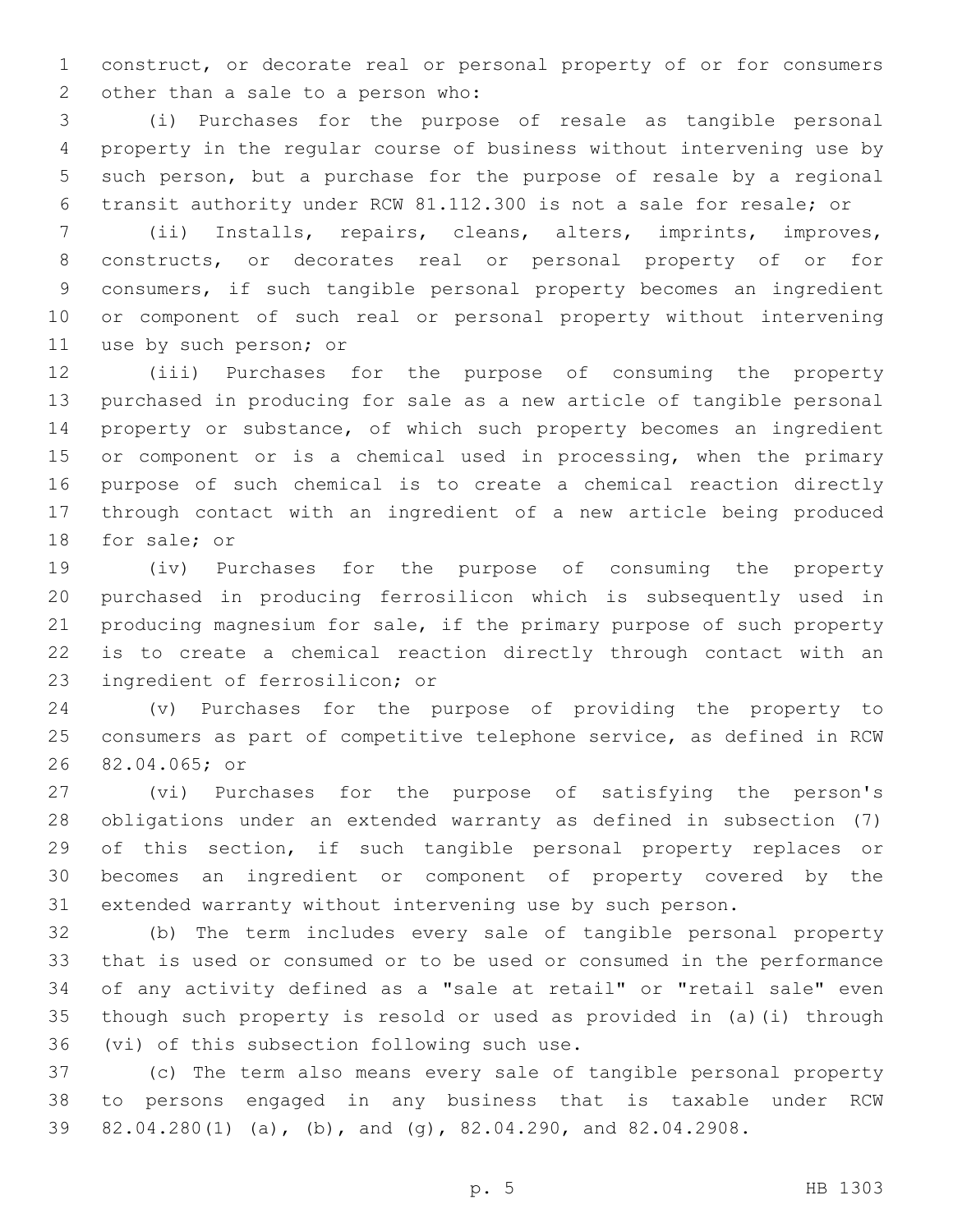(2) The term "sale at retail" or "retail sale" includes the sale of or charge made for tangible personal property consumed and/or for labor and services rendered in respect to the following:

 (a) The installing, repairing, cleaning, altering, imprinting, or improving of tangible personal property of or for consumers, including charges made for the mere use of facilities in respect thereto, but excluding charges made for the use of self-service laundry facilities, and also excluding sales of laundry service to nonprofit health care facilities, and excluding services rendered in 10 respect to live animals, birds and insects;

 (b) The constructing, repairing, decorating, or improving of new 12 or existing buildings or other structures under, upon, or above real property of or for consumers, including the installing or attaching of any article of tangible personal property therein or thereto, whether or not such personal property becomes a part of the realty by virtue of installation, and also includes the sale of services or charges made for the clearing of land and the moving of earth excepting the mere leveling of land used in commercial farming or 19 agriculture;

 (c) The constructing, repairing, or improving of any structure upon, above, or under any real property owned by an owner who conveys the property by title, possession, or any other means to the person performing such construction, repair, or improvement for the purpose 24 of performing such construction, repair, or improvement and the 25 property is then reconveyed by title, possession, or any other means 26 to the original owner;

 (d) The cleaning, fumigating, razing, or moving of existing buildings or structures, but does not include the charge made for janitorial services; and for purposes of this section the term "janitorial services" means those cleaning and caretaking services ordinarily performed by commercial janitor service businesses including, but not limited to, wall and window washing, floor cleaning and waxing, and the cleaning in place of rugs, drapes and upholstery. The term "janitorial services" does not include painting, papering, repairing, furnace or septic tank cleaning, snow removal or 36 sandblasting;

 (e) Automobile towing and similar automotive transportation services, but not in respect to those required to report and pay 39 taxes under chapter 82.16 RCW;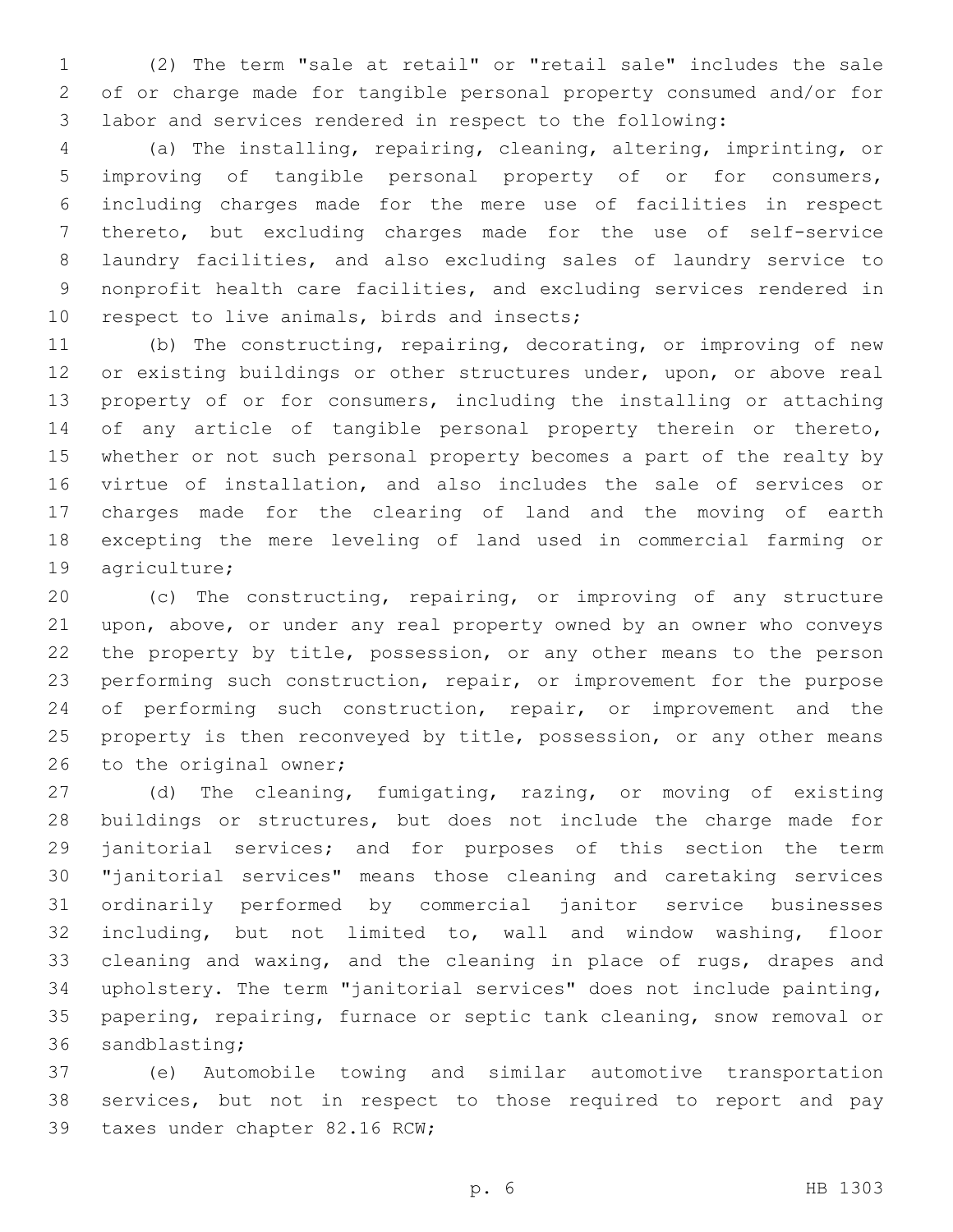(f) The furnishing of lodging and all other services by a hotel, rooming house, tourist court, motel, trailer camp, and the granting of any similar license to use real property, as distinguished from the renting or leasing of real property, and it is presumed that the occupancy of real property for a continuous period of one month or more constitutes a rental or lease of real property and not a mere license to use or enjoy the same. For the purposes of this subsection, it is presumed that the sale of and charge made for the furnishing of lodging for a continuous period of one month or more to a person is a rental or lease of real property and not a mere license 11 to enjoy the same;

 (g) The installing, repairing, altering, or improving of digital 13 goods for consumers;

14 (h) Persons taxable under (a), (b), (c), (d), (e), (f), and (g) 15 of this subsection when such sales or charges are for property, labor and services which are used or consumed in whole or in part by such persons in the performance of any activity defined as a "sale at 18 retail" or "retail sale" even though such property, labor and services may be resold after such use or consumption. Nothing contained in this subsection may be construed to modify subsection (1) of this section and nothing contained in subsection (1) of this section may be construed to modify this subsection.

 (3) The term "sale at retail" or "retail sale" includes the sale of or charge made for personal, business, or professional services including amounts designated as interest, rents, fees, admission, and other service emoluments however designated, received by persons 27 engaging in the following business activities:

(a) Abstract, title insurance, and escrow services;

29 (b) ((Credit bureau services;

 $\left( \left\langle \epsilon \right\rangle \right)$  automobile parking and storage garage services;

 (( $\left(\frac{d}{d}\right)$ ) (c) Landscape maintenance and horticultural services but excluding (i) horticultural services provided to farmers and (ii) 33 pruning, trimming, repairing, removing, and clearing of trees and brush near electric transmission or distribution lines or equipment, 35 if performed by or at the direction of an electric utility;

36 (((e)) (d) Service charges associated with tickets to 37 professional sporting events;

38  $((\text{#})\text{)}$  (e) The following personal services: Tanning salon services, tattoo parlor services, steam bath services, turkish bath services, escort services, and dating services; and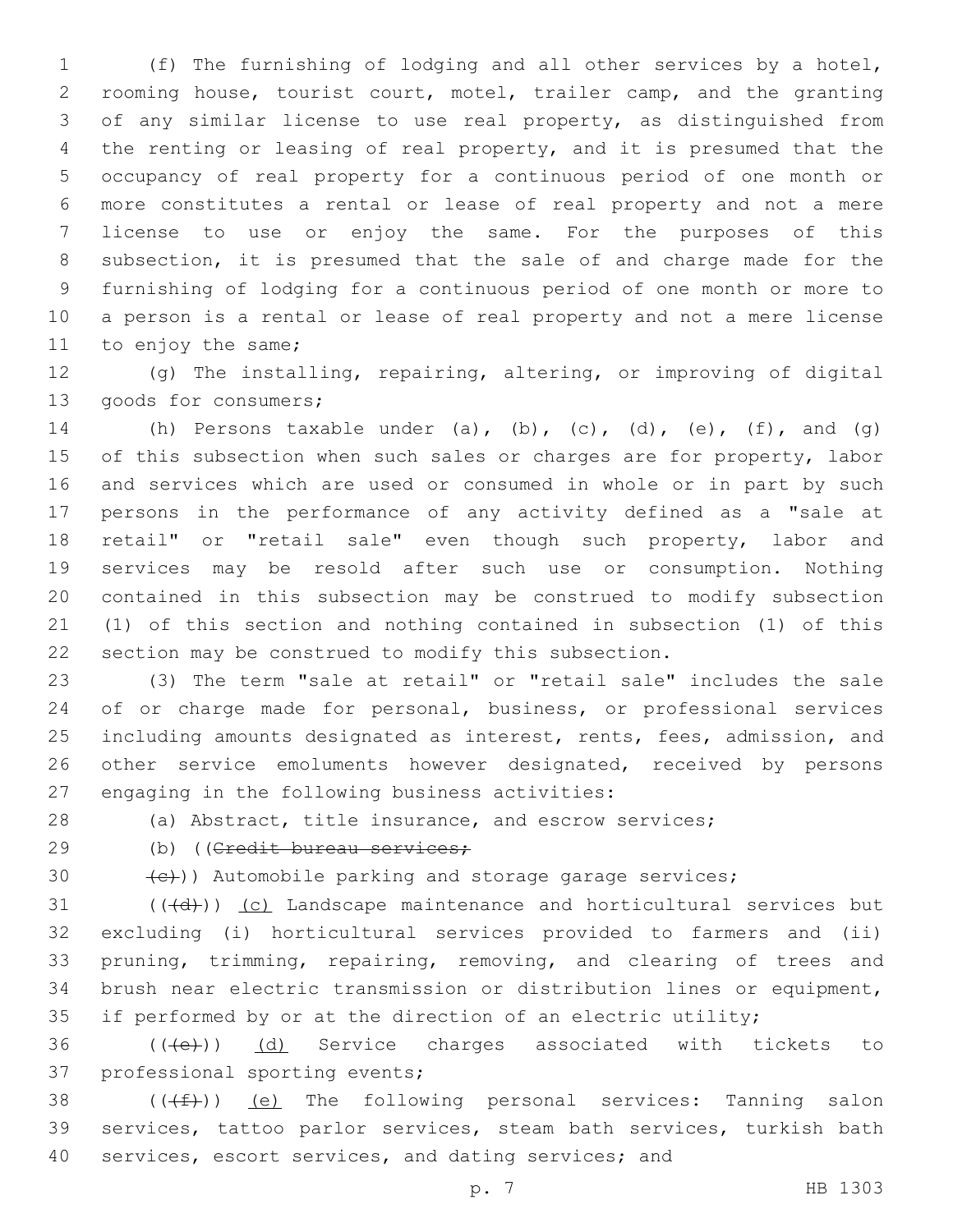1 (( $\left(\frac{1}{2}\right)$ ) (f)(i) Operating an athletic or fitness facility, including all charges for the use of such a facility or for any 3 associated services and amenities, except as provided in  $((\{q\}))$  (f) 4 (ii) of this subsection.

5 (ii) Notwithstanding anything to the contrary in  $((+q))$  (f)(i) of this subsection (3), the term "sale at retail" and "retail sale" 7 under this subsection does not include:

 (A) Separately stated charges for the use of an athletic or fitness facility where such use is primarily for a purpose other than 10 engaging in or receiving instruction in a physical fitness activity;

 (B) Separately stated charges for the use of a discrete portion 12 of an athletic or fitness facility, other than a pool, where such discrete portion of the facility does not by itself meet the definition of "athletic or fitness facility" in this subsection;

 (C) Separately stated charges for services, such as advertising, massage, nutritional consulting, and body composition testing, that do not require the customer to engage in physical fitness activities 18 to receive the service. The exclusion in this subsection (3)( $(\overline{+q})$ )  $(f)(ii)(C)$  does not apply to personal training services and 20 instruction in a physical fitness activity;

 (D) Separately stated charges for physical therapy provided by a physical therapist, as those terms are defined in RCW 18.74.010, or occupational therapy provided by an occupational therapy practitioner, as those terms are defined in RCW 18.59.020, when performed pursuant to a referral from an authorized health care practitioner or in consultation with an authorized health care 27 practitioner. For the purposes of this subsection  $(3)$   $((+g+))$   $(f)$  (ii)(D), an authorized health care practitioner means a health care practitioner licensed under chapter 18.83, 18.25, 18.36A, 18.57, 30 18.57A, 18.71, or 18.71A RCW;

 (E) Rent or association fees charged by a landlord or residential association to a tenant or residential owner with access to an athletic or fitness facility maintained by the landlord or residential association, unless the rent or fee varies depending on whether the tenant or owner has access to the facility;

 (F) Services provided in the regular course of employment by an employee with access to an athletic or fitness facility maintained by the employer for use without charge by its employees or their family 39 members;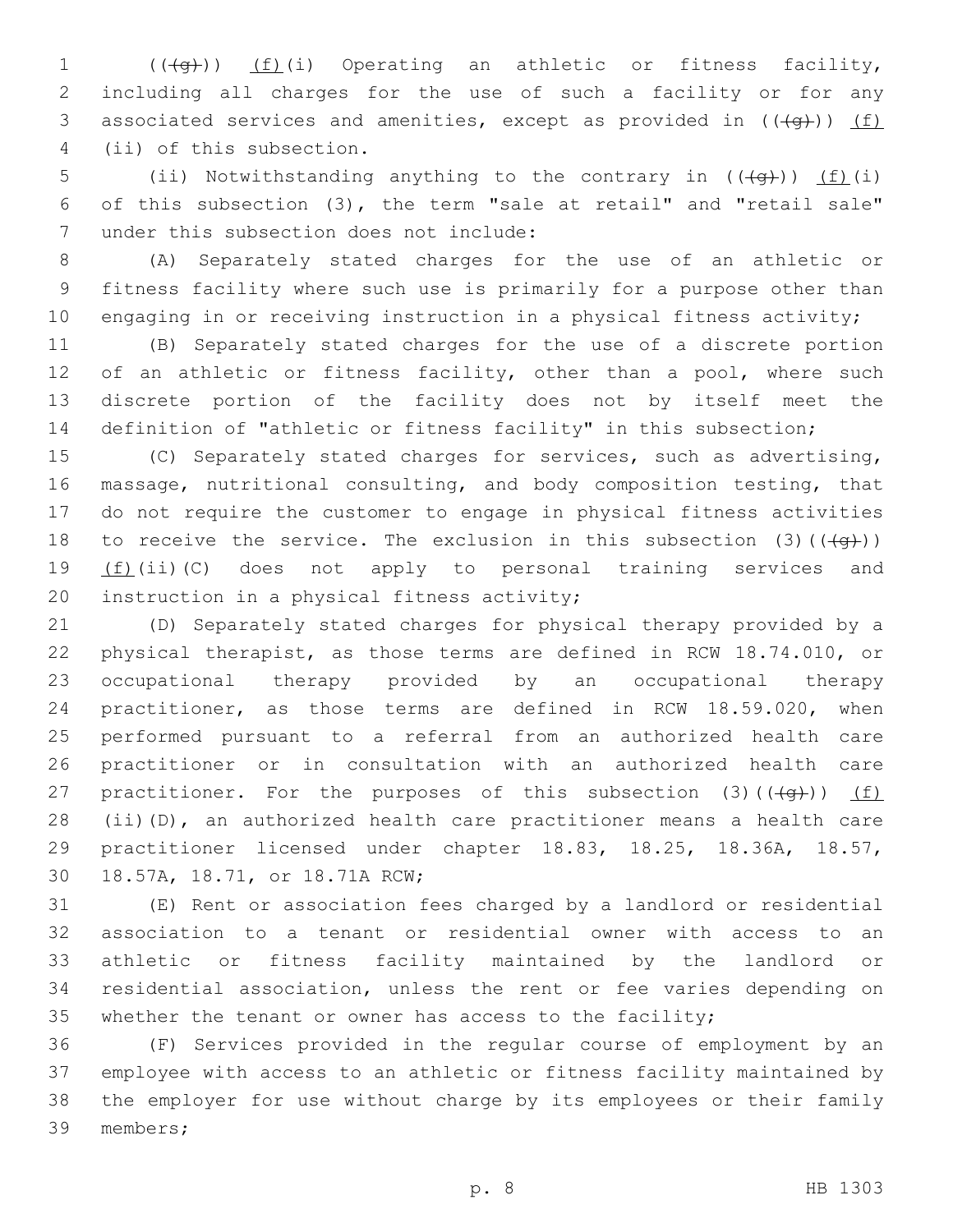(G) The provision of access to an athletic or fitness facility by an educational institution to its students and staff. However, charges made by an educational institution to its alumni or other members of the public for the use of any of the educational institution's athletic or fitness facilities are a retail sale under 6 this subsection (3)( $(\overline{+q})$ ) (f). For purposes of this subsection (3)  $((\overline{q})) (f)(ii)(G)$ , "educational institution" has the same meaning as 8 in RCW 82.04.170;

 (H) Yoga, chi gong, or martial arts classes, training, or events held at a community center, park, school gymnasium, college or university, hospital or other medical facility, private residence, or any other facility that is not operated within and as part of an 13 athletic or fitness facility.

14 (iii) Nothing in  $((+q+))$  (f)(ii) of this subsection (3) may be construed to affect the taxation of sales made by the operator of an 16 athletic or fitness facility, where such sales are defined as a retail sale under any provision of this section other than this 18 subsection (3).

19 (iv) For the purposes of this subsection  $(3)$   $((\frac{4}{9}))$   $(f)$ , the 20 following definitions apply:

 (A) "Athletic or fitness facility" means an indoor or outdoor facility or portion of a facility that is primarily used for: Exercise classes; strength and conditioning programs; personal training services; tennis, racquetball, handball, squash, or pickleball; or other activities requiring the use of exercise or strength training equipment, such as treadmills, elliptical machines, stair climbers, stationary cycles, rowing machines, pilates equipment, balls, climbing ropes, jump ropes, and weightlifting 29 equipment.

 (B) "Martial arts" means any of the various systems of training for physical combat or self-defense. "Martial arts" includes, but is not limited to, karate, kung fu, tae kwon do, Krav Maga, boxing, kickboxing, jujitsu, shootfighting, wrestling, aikido, judo, hapkido, 34 Kendo, tai chi, and mixed martial arts.

 (C) "Physical fitness activities" means activities that involve physical exertion for the purpose of improving or maintaining the general fitness, strength, flexibility, conditioning, or health of the participant. "Physical fitness activities" includes participating 39 in yoga, chi gong, or martial arts.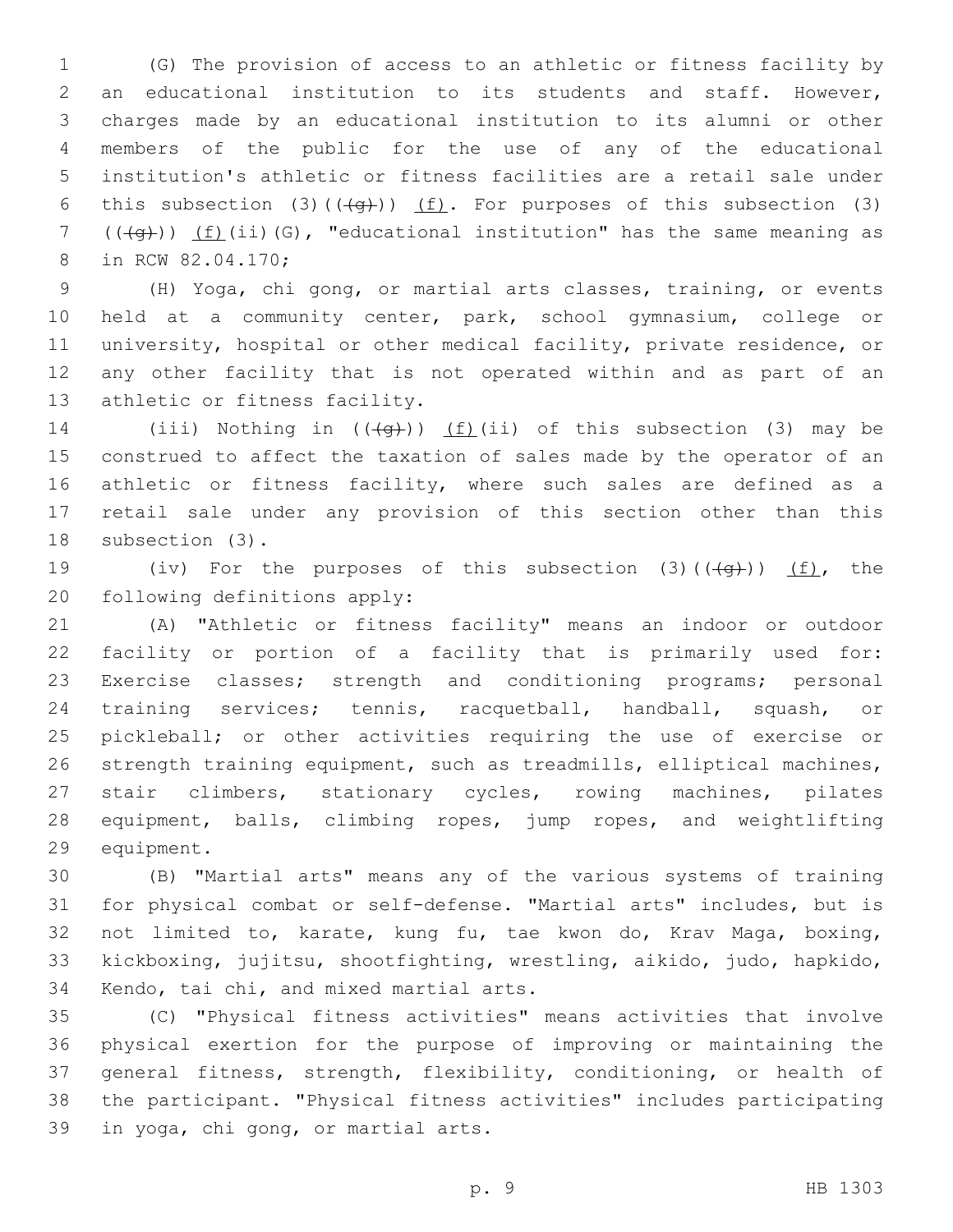(4)(a) The term also includes the renting or leasing of tangible 2 personal property to consumers.

 (b) The term does not include the renting or leasing of tangible personal property where the lease or rental is for the purpose of 5 sublease or subrent.

 (5) The term also includes the providing of "competitive telephone service," "telecommunications service," or "ancillary services," as those terms are defined in RCW 82.04.065, to consumers.

 (6)(a) The term also includes the sale of prewritten computer software to a consumer, regardless of the method of delivery to the end user. For purposes of (a) and (b) of this subsection, the sale of prewritten computer software includes the sale of or charge made for a key or an enabling or activation code, where the key or code is required to activate prewritten computer software and put the software into use. There is no separate sale of the key or code from the prewritten computer software, regardless of how the sale may be 17 characterized by the vendor or by the purchaser.

 (b) The term "retail sale" does not include the sale of or charge 19 made for:

20 (i) Custom software; or

(ii) The customization of prewritten computer software.

 (c)(i) The term also includes the charge made to consumers for the right to access and use prewritten computer software, where possession of the software is maintained by the seller or a third party, regardless of whether the charge for the service is on a per use, per user, per license, subscription, or some other basis.

 (ii)(A) The service described in (c)(i) of this subsection (6) includes the right to access and use prewritten computer software to 29 perform data processing.

 (B) For purposes of this subsection (6)(c)(ii), "data processing" means the systematic performance of operations on data to extract the required information in an appropriate form or to convert the data to usable information. Data processing includes check processing, image processing, form processing, survey processing, payroll processing, 35 claim processing, and similar activities.

 (7) The term also includes the sale of or charge made for an extended warranty to a consumer. For purposes of this subsection, "extended warranty" means an agreement for a specified duration to perform the replacement or repair of tangible personal property at no additional charge or a reduced charge for tangible personal property,

p. 10 HB 1303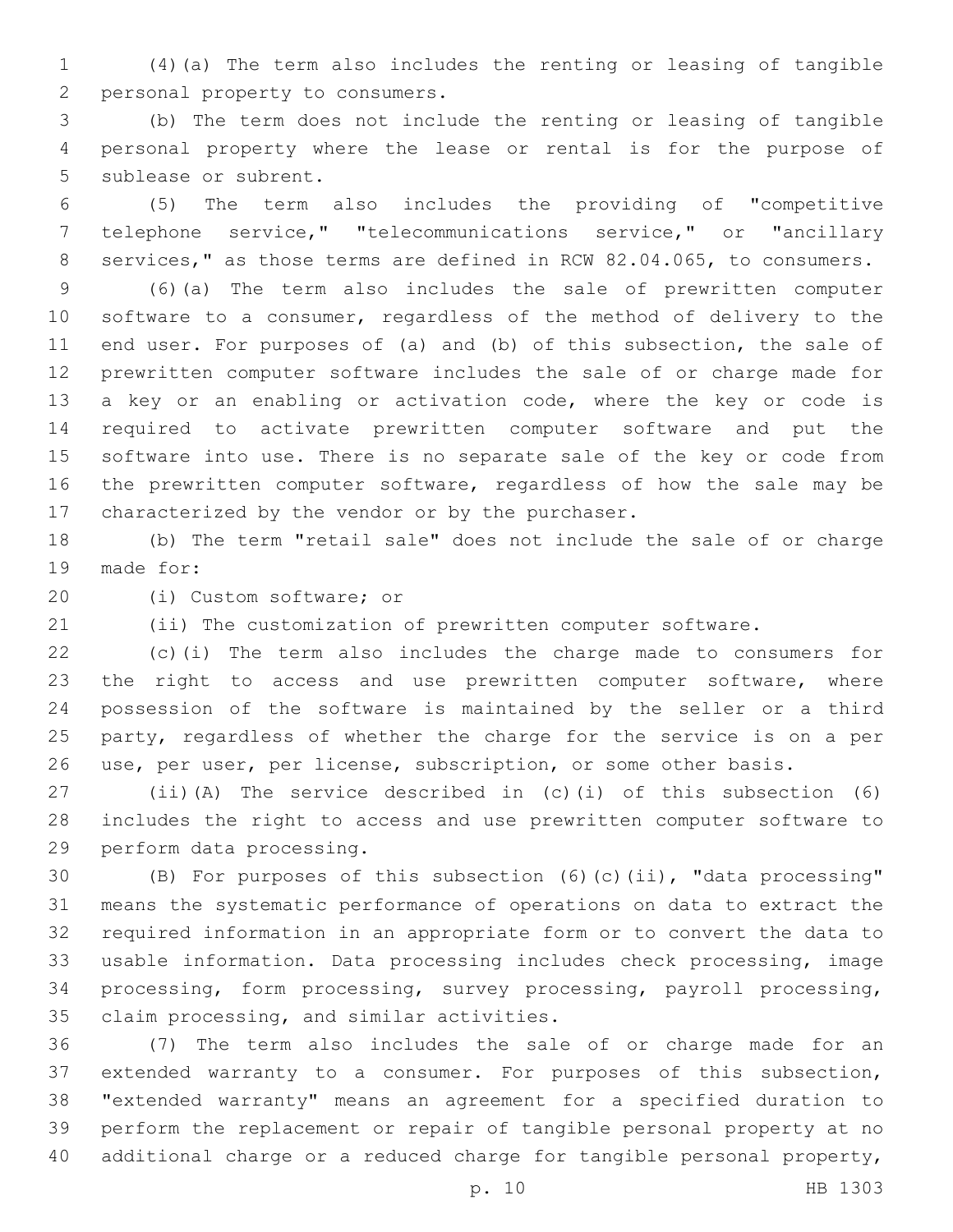labor, or both, or to provide indemnification for the replacement or repair of tangible personal property, based on the occurrence of specified events. The term "extended warranty" does not include an agreement, otherwise meeting the definition of extended warranty in this subsection, if no separate charge is made for the agreement and the value of the agreement is included in the sales price of the tangible personal property covered by the agreement. For purposes of this subsection, "sales price" has the same meaning as in RCW 9 82.08.010.

 (8)(a) The term also includes the following sales to consumers of digital goods, digital codes, and digital automated services:

 (i) Sales in which the seller has granted the purchaser the right 13 of permanent use;

 (ii) Sales in which the seller has granted the purchaser a right 15 of use that is less than permanent;

 (iii) Sales in which the purchaser is not obligated to make 17 continued payment as a condition of the sale; and

 (iv) Sales in which the purchaser is obligated to make continued 19 payment as a condition of the sale.

 (b) A retail sale of digital goods, digital codes, or digital automated services under this subsection (8) includes any services provided by the seller exclusively in connection with the digital goods, digital codes, or digital automated services, whether or not a 24 separate charge is made for such services.

 (c) For purposes of this subsection, "permanent" means perpetual or for an indefinite or unspecified length of time. A right of permanent use is presumed to have been granted unless the agreement between the seller and the purchaser specifies or the circumstances surrounding the transaction suggest or indicate that the right to use terminates on the occurrence of a condition subsequent.

 (9) The term also includes the charge made for providing tangible personal property along with an operator for a fixed or indeterminate period of time. A consideration of this is that the operator is necessary for the tangible personal property to perform as designed. For the purpose of this subsection (9), an operator must do more than maintain, inspect, or set up the tangible personal property.

 (10) The term does not include the sale of or charge made for labor and services rendered in respect to the building, repairing, or improving of any street, place, road, highway, easement, right-of-way, mass public transportation terminal or parking facility, bridge,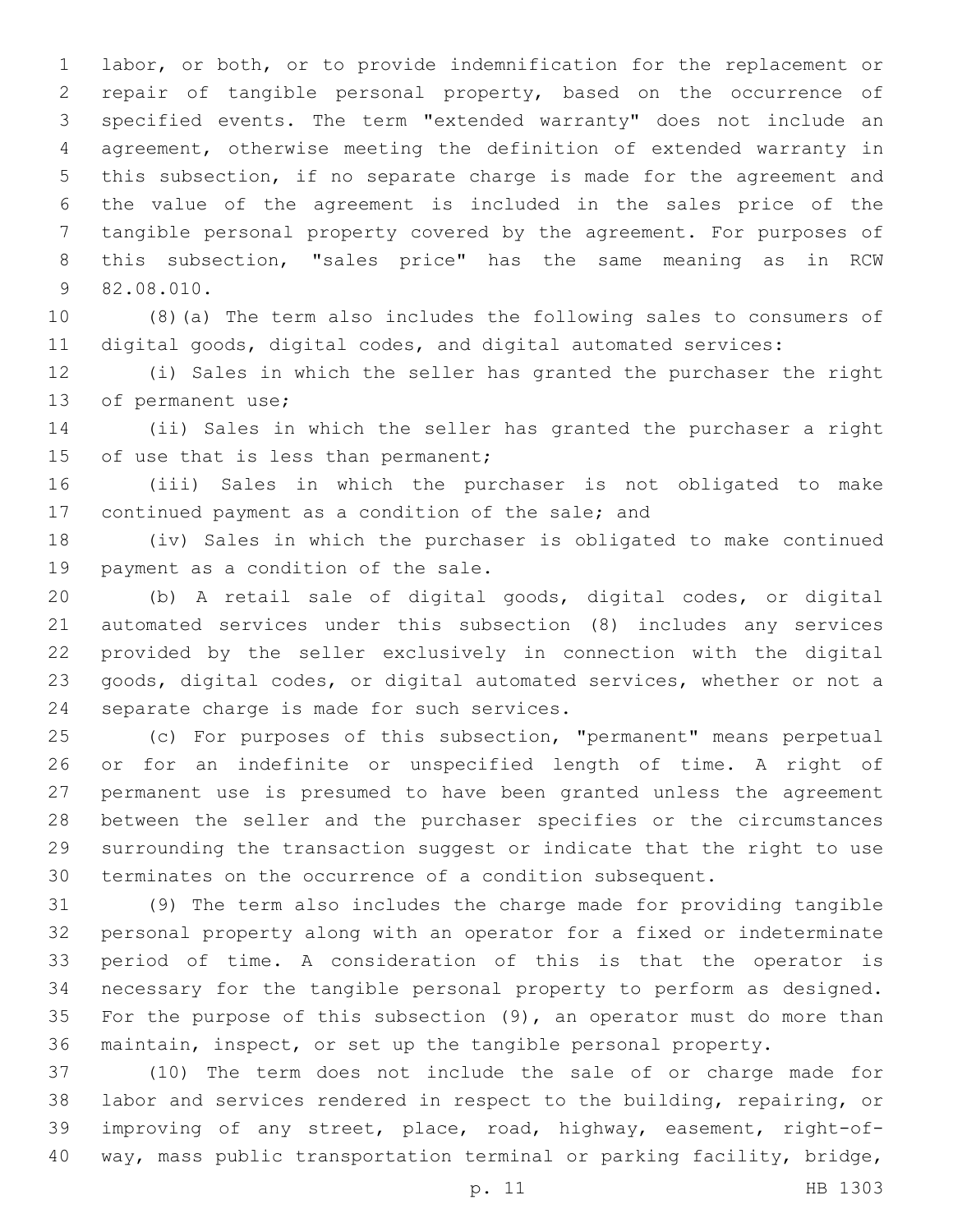tunnel, or trestle which is owned by a municipal corporation or political subdivision of the state or by the United States and which is used or to be used primarily for foot or vehicular traffic including mass transportation vehicles of any kind.

 (11) The term also does not include sales of chemical sprays or washes to persons for the purpose of postharvest treatment of fruit for the prevention of scald, fungus, mold, or decay, nor does it include sales of feed, seed, seedlings, fertilizer, agents for enhanced pollination including insects such as bees, and spray materials to: (a) Persons who participate in the federal conservation reserve program, the environmental quality incentives program, the wetlands reserve program, and the wildlife habitat incentives program, or their successors administered by the United States department of agriculture; (b) farmers for the purpose of producing 15 for sale any agricultural product; (c) farmers for the purpose of providing bee pollination services; and (d) farmers acting under cooperative habitat development or access contracts with an organization exempt from federal income tax under 26 U.S.C. Sec. 501(c)(3) of the federal internal revenue code or the Washington state department of fish and wildlife to produce or improve wildlife 21 habitat on land that the farmer owns or leases.

 (12) The term does not include the sale of or charge made for labor and services rendered in respect to the constructing, repairing, decorating, or improving of new or existing buildings or 25 other structures under, upon, or above real property of or for the United States, any instrumentality thereof, or a county or city housing authority created pursuant to chapter 35.82 RCW, including the installing, or attaching of any article of tangible personal property therein or thereto, whether or not such personal property becomes a part of the realty by virtue of installation. Nor does the term include the sale of services or charges made for the clearing of 32 land and the moving of earth of or for the United States, any instrumentality thereof, or a county or city housing authority. Nor does the term include the sale of services or charges made for cleaning up for the United States, or its instrumentalities, radioactive waste and other by-products of weapons production and 37 nuclear research and development.

 (13) The term does not include the sale of or charge made for labor, services, or tangible personal property pursuant to agreements providing maintenance services for bus, rail, or rail fixed guideway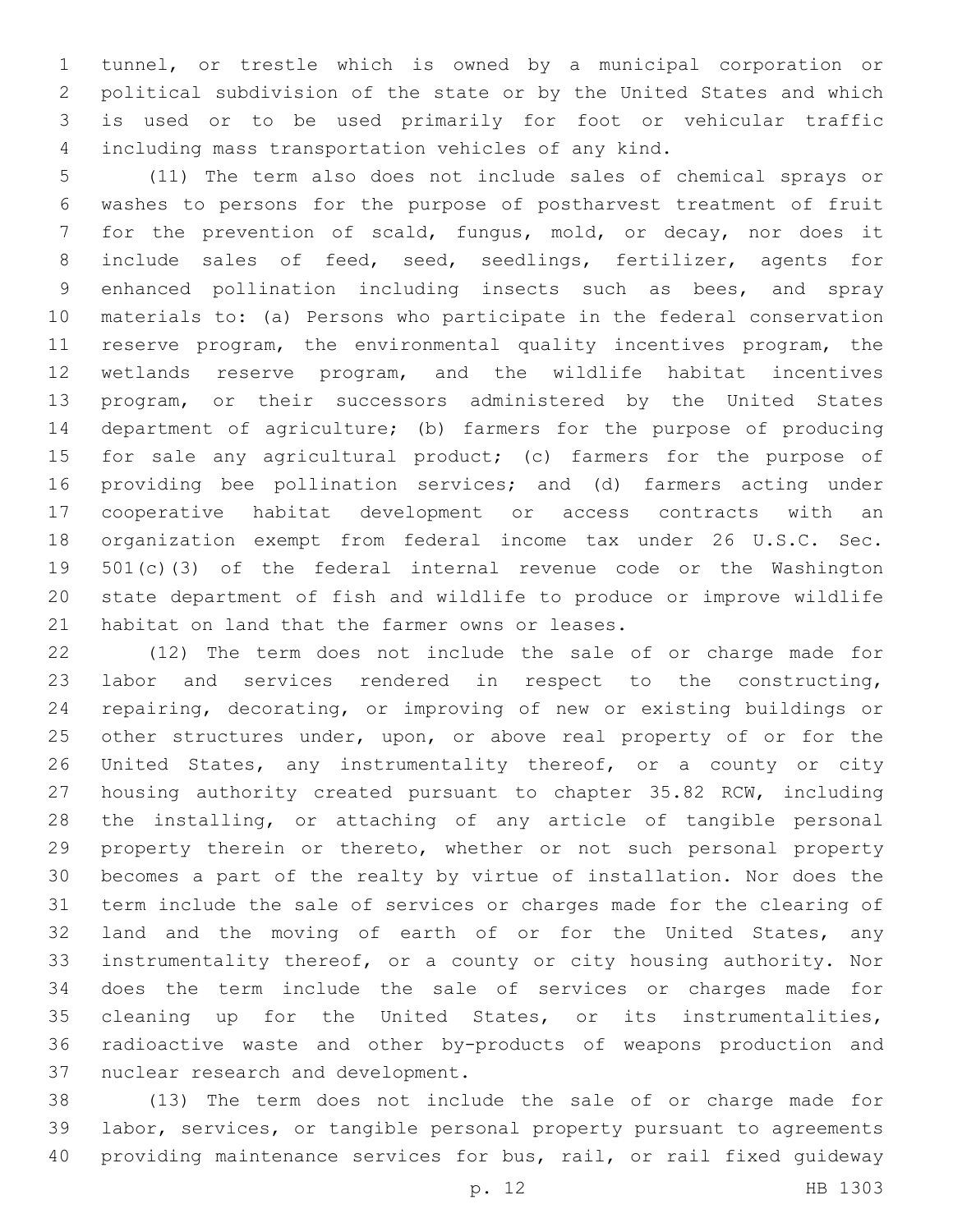equipment when a regional transit authority is the recipient of the labor, services, or tangible personal property, and a transit agency, as defined in RCW 81.104.015, performs the labor or services.

 (14) The term does not include the sale for resale of any service described in this section if the sale would otherwise constitute a "sale at retail" and "retail sale" under this section.

 (15)(a) The term "sale at retail" or "retail sale" includes amounts charged, however labeled, to consumers to engage in any of the activities listed in this subsection (15)(a), including the furnishing of any associated equipment or, except as otherwise provided in this subsection, providing instruction in such activities, where such charges are not otherwise defined as a "sale 13 at retail" or "retail sale" in this section:

 (i)(A) Golf, including any variant in which either golf balls or golf clubs are used, such as miniature golf, hitting golf balls at a driving range, and golf simulators, and including fees charged by a golf course to a player for using his or her own cart. However, charges for golf instruction are not a retail sale, provided that if the instruction involves the use of a golfing facility that would otherwise require the payment of a fee, such as green fees or driving 21 range fees, such fees, including the applicable retail sales tax, must be separately identified and charged by the golfing facility operator to the instructor or the person receiving the instruction.

 (B) Notwithstanding (a)(i)(A) of this subsection (15) and except 25 as otherwise provided in this subsection  $(15)$   $(a)$   $(i)$   $(B)$ , the term "sale at retail" or "retail sale" does not include amounts charged to participate in, or conduct, a golf tournament or other competitive event. However, amounts paid by event participants to the golf facility operator are retail sales under this subsection (15)(a)(i). Likewise, amounts paid by the event organizer to the golf facility 31 are retail sales under this subsection  $(15)$   $(a)$   $(i)$ , if such amounts 32 vary based on the number of event participants;

 (ii) Ballooning, hang gliding, indoor or outdoor sky diving, 34 paragliding, parasailing, and similar activities;

 (iii) Air hockey, billiards, pool, foosball, darts, shuffleboard, 36 ping pong, and similar games;

 (iv) Access to amusement park, theme park, and water park facilities, including but not limited to charges for admission and locker or cabana rentals. Discrete charges for rides or other attractions or entertainment that are in addition to the charge for

p. 13 HB 1303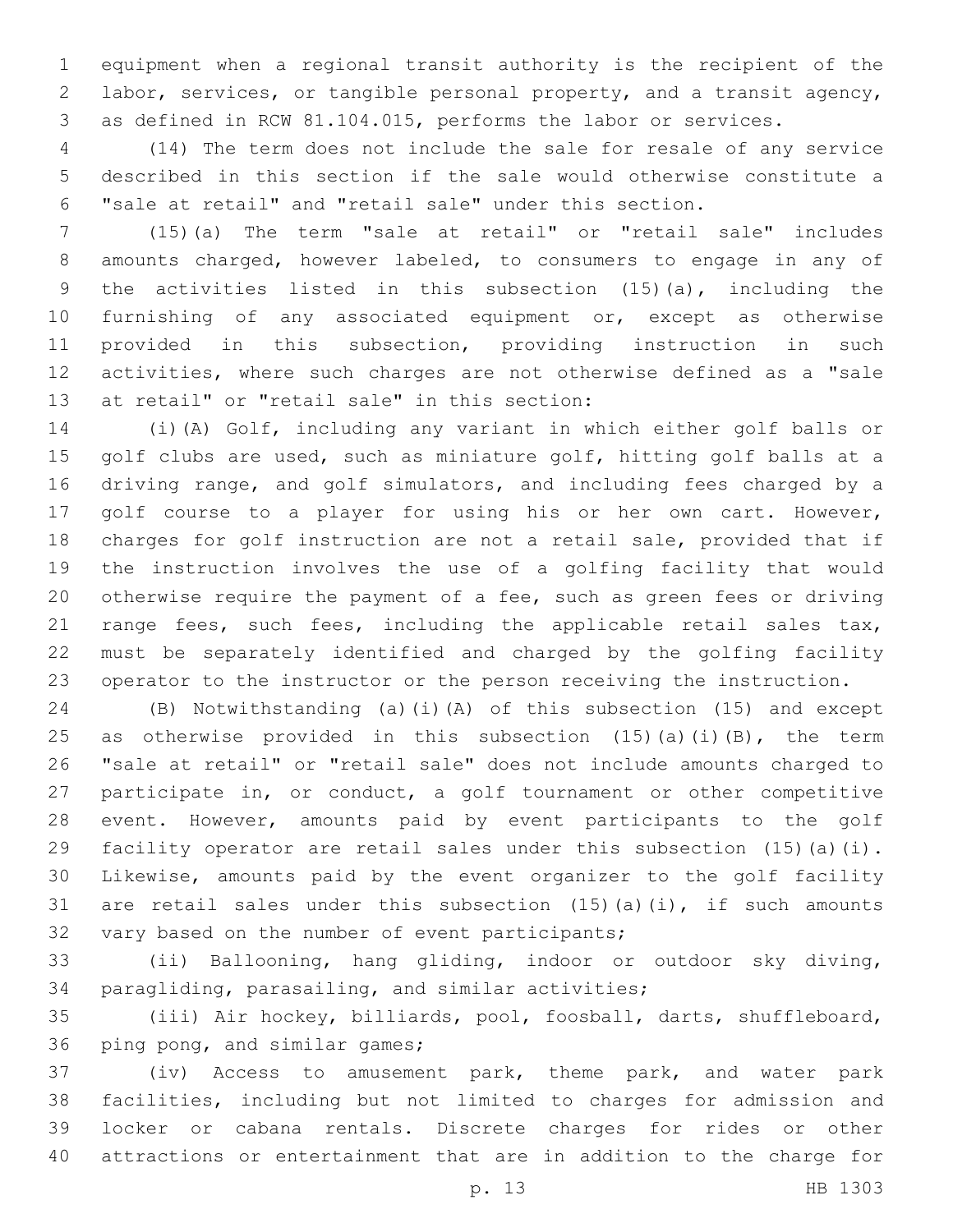admission are not a retail sale under this subsection (15)(a)(iv). For the purposes of this subsection, an amusement park or theme park is a location that provides permanently affixed amusement rides, games, and other entertainment, but does not include parks or zoos for which the primary purpose is the exhibition of wildlife, or fairs, carnivals, and festivals as defined in (b)(i) of this 7 subsection;

8 (v) Batting cage activities;

 (vi) Bowling, but not including competitive events, except that amounts paid by the event participants to the bowling alley operator are retail sales under this subsection (15)(a)(vi). Likewise, amounts paid by the event organizer to the operator of the bowling alley are retail sales under this subsection (15)(a)(vi), if such amounts vary 14 based on the number of event participants;

 (vii) Climbing on artificial climbing structures, whether indoors 16 or outdoors;

17 (viii) Day trips for sightseeing purposes;

 (ix) Bungee jumping, zip lining, and riding inside a ball, 19 whether inflatable or otherwise;

 (x) Horseback riding offered to the public, where the seller furnishes the horse to the buyer and providing instruction is not the primary focus of the activity, including guided rides, but not including therapeutic horseback riding provided by an instructor certified by a nonprofit organization that offers national or 25 international certification for therapeutic riding instructors;

 (xi) Fishing, including providing access to private fishing areas and charter or guided fishing, except that fishing contests and license fees imposed by a government entity are not a retail sale 29 under this subsection;

 (xii) Guided hunting and hunting at game farms and shooting preserves, except that hunting contests and license fees imposed by a government entity are not a retail sale under this subsection;

 (xiii) Swimming, but only in respect to (A) recreational or fitness swimming that is open to the public, such as open swim, lap swimming, and special events like kids night out and pool parties during open swim time, and (B) pool parties for private events, such as birthdays, family gatherings, and employee outings. Fees for swimming lessons, to participate in swim meets and other competitions, or to join a swim team, club, or aquatic facility are 40 not retail sales under this subsection (15)(a)(xiii);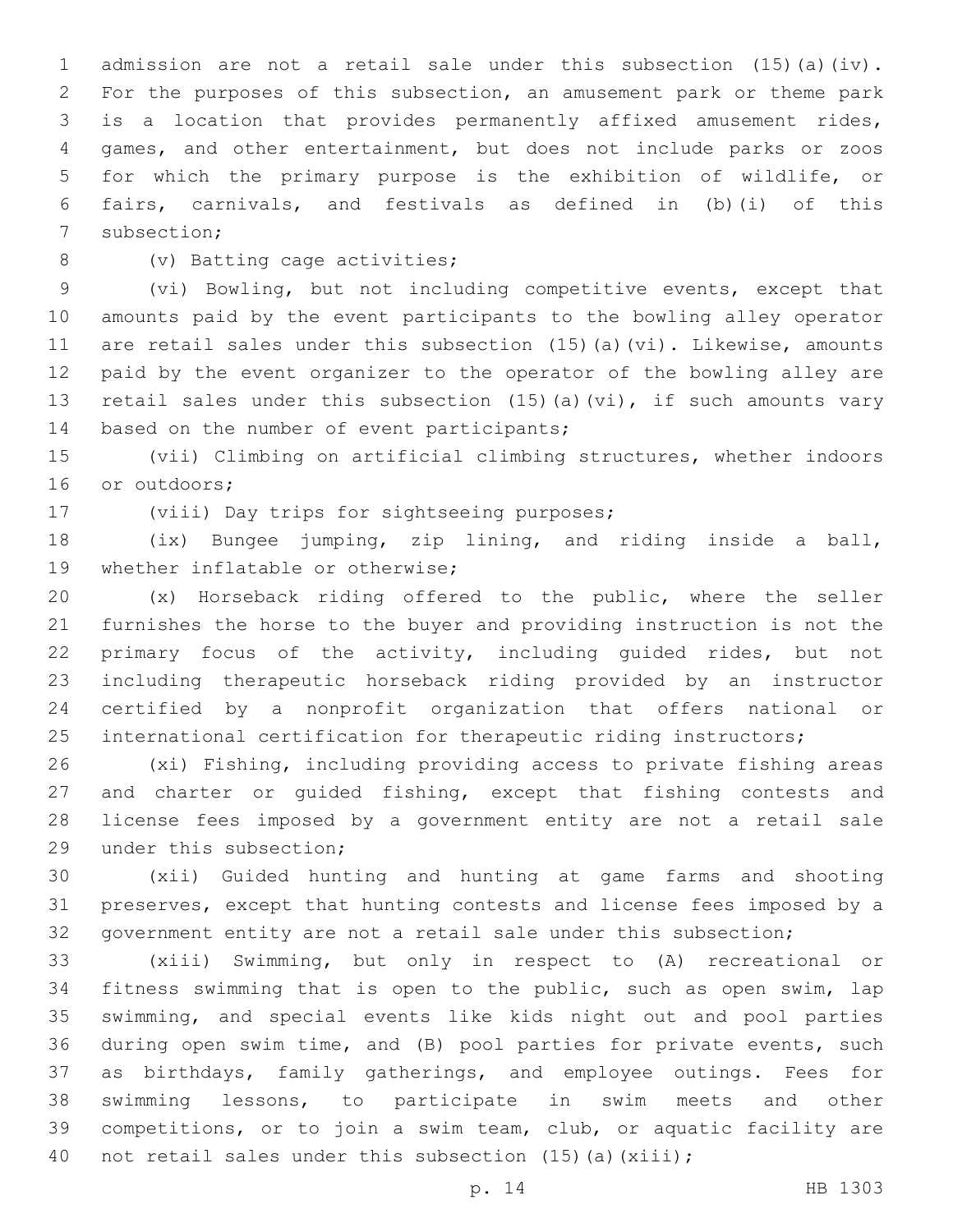(xiv) Go-karting, bumper cars, and other motorized activities where the seller provides the vehicle and the premises where the 3 buyer will operate the vehicle;

 (xv) Indoor or outdoor playground activities, such as inflatable bounce structures and other inflatables; mazes; trampolines; slides; ball pits; games of tag, including laser tag and soft-dart tag; and human gyroscope rides, regardless of whether such activities occur at the seller's place of business, but not including playground activities provided for children by a licensed child day care center or licensed family day care provider as those terms are defined in 11 RCW ((43.215.010)) 43.216.010;

 (xvi) Shooting sports and activities, such as target shooting, skeet, trap, sporting clays, "5" stand, and archery, but only in respect to discrete charges to members of the public to engage in these activities, but not including fees to enter a competitive 16 event, instruction that is entirely or predominately classroom based, 17 or to join or renew a membership at a club, range, or other facility;

18 (xvii) Paintball and airsoft activities;

 (xviii) Skating, including ice skating, roller skating, and inline skating, but only in respect to discrete charges to members of the public to engage in skating activities, but not including skating lessons, competitive events, team activities, or fees to join or renew a membership at a skating facility, club, or other 24 organization;

 (xix) Nonmotorized snow sports and activities, such as downhill and cross-country skiing, snowboarding, ski jumping, sledding, snow tubing, snowshoeing, and similar snow sports and activities, whether engaged in outdoors or in an indoor facility with or without snow, but only in respect to discrete charges to the public for the use of land or facilities to engage in nonmotorized snow sports and activities, such as fees, however labeled, for the use of ski lifts and tows and daily or season passes for access to trails or other areas where nonmotorized snow sports and activities are conducted. However, fees for the following are not retail sales under this subsection (15)(a)(xix): (A) Instructional lessons; (B) permits issued by a governmental entity to park a vehicle on or access public lands; and (C) permits or leases granted by an owner of private timberland for recreational access to areas used primarily for 39 growing and harvesting timber; and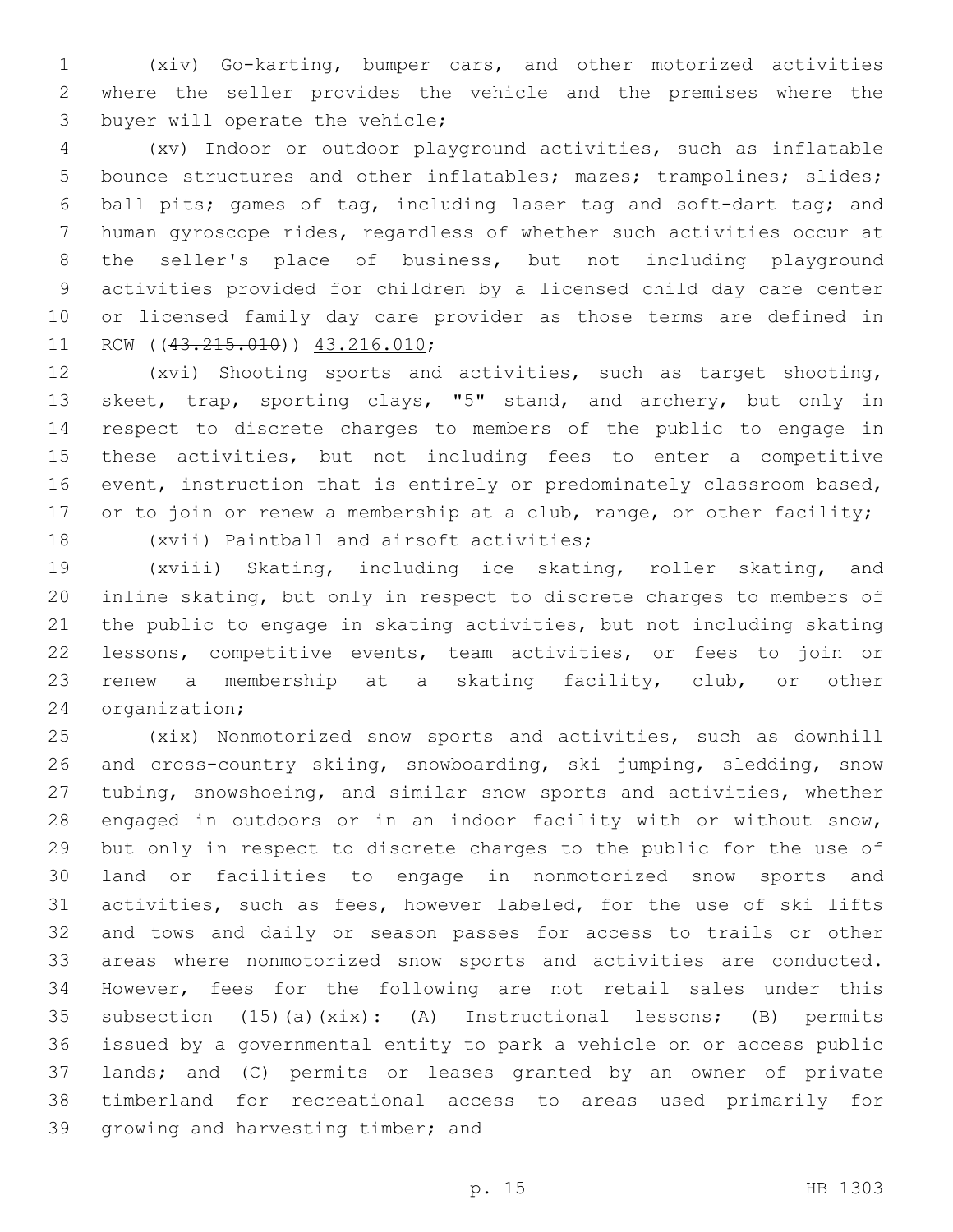(xx) Scuba diving; snorkeling; river rafting; surfing; kiteboarding; flyboarding; water slides; inflatables, such as water pillows, water trampolines, and water rollers; and similar water 4 sports and activities.

 (b) Notwithstanding anything to the contrary in this subsection (15), the term "sale at retail" or "retail sale" does not include 7 charges:

 (i) Made for admission to, and rides or attractions at, fairs, carnivals, and festivals. For the purposes of this subsection, fairs, carnivals, and festivals are events that do not exceed twenty-one days and a majority of the amusement rides, if any, are not affixed 12 to real property;

 (ii) Made by an educational institution to its students and staff for activities defined as retail sales by (a)(i) through (xx) of this subsection. However, charges made by an educational institution to its alumni or other members of the general public for these activities are a retail sale under this subsection (15). For purposes of this subsection (15)(b)(ii), "educational institution" has the 19 same meaning as in RCW 82.04.170;

 (iii) Made by a vocational school for commercial diver training that is licensed by the workforce training and education coordinating 22 board under chapter 28C.10 RCW; or

 (iv) Made for day camps offered by a nonprofit organization or state or local governmental entity that provide youth not older than age eighteen, or that are focused on providing individuals with disabilities or mental illness, the opportunity to participate in a 27 variety of supervised activities.

 **Sec. 5.** RCW 82.04.050 and 2020 c 80 s 58 are each amended to 29 read as follows:

 (1)(a) "Sale at retail" or "retail sale" means every sale of tangible personal property (including articles produced, fabricated, or imprinted) to all persons irrespective of the nature of their business and including, among others, without limiting the scope hereof, persons who install, repair, clean, alter, improve, construct, or decorate real or personal property of or for consumers 36 other than a sale to a person who:

 (i) Purchases for the purpose of resale as tangible personal property in the regular course of business without intervening use by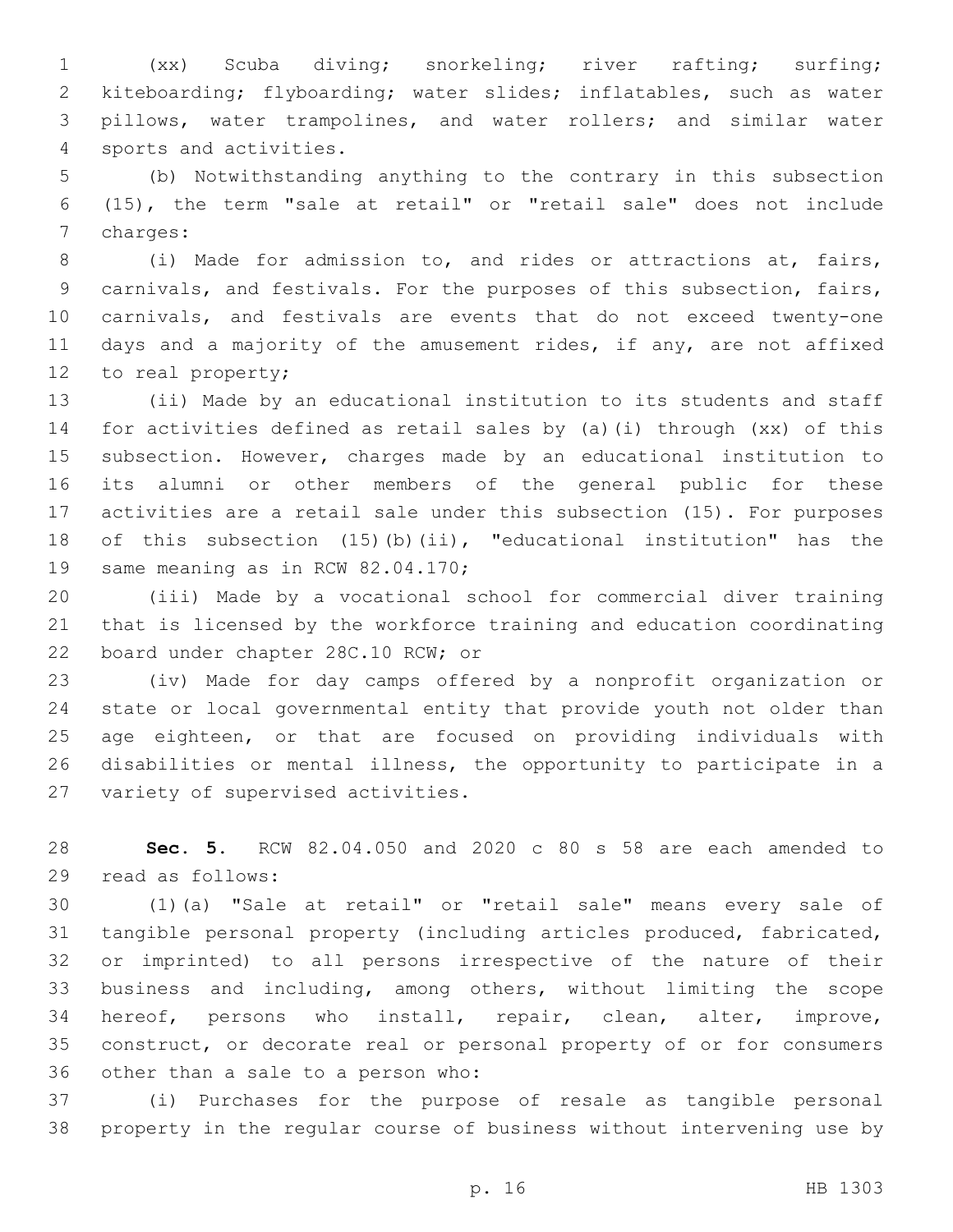such person, but a purchase for the purpose of resale by a regional transit authority under RCW 81.112.300 is not a sale for resale; or

 (ii) Installs, repairs, cleans, alters, imprints, improves, constructs, or decorates real or personal property of or for consumers, if such tangible personal property becomes an ingredient or component of such real or personal property without intervening 7 use by such person; or

 (iii) Purchases for the purpose of consuming the property purchased in producing for sale as a new article of tangible personal property or substance, of which such property becomes an ingredient 11 or component or is a chemical used in processing, when the primary purpose of such chemical is to create a chemical reaction directly through contact with an ingredient of a new article being produced 14 for sale; or

 (iv) Purchases for the purpose of consuming the property purchased in producing ferrosilicon which is subsequently used in producing magnesium for sale, if the primary purpose of such property is to create a chemical reaction directly through contact with an 19 ingredient of ferrosilicon; or

 (v) Purchases for the purpose of providing the property to consumers as part of competitive telephone service, as defined in RCW 22 82.04.065; or

 (vi) Purchases for the purpose of satisfying the person's obligations under an extended warranty as defined in subsection (7) 25 of this section, if such tangible personal property replaces or becomes an ingredient or component of property covered by the extended warranty without intervening use by such person.

 (b) The term includes every sale of tangible personal property that is used or consumed or to be used or consumed in the performance of any activity defined as a "sale at retail" or "retail sale" even though such property is resold or used as provided in (a)(i) through 32 (vi) of this subsection following such use.

 (c) The term also means every sale of tangible personal property to persons engaged in any business that is taxable under RCW 82.04.280(1) (a), (b), and (g), 82.04.290, and 82.04.2908.

 (2) The term "sale at retail" or "retail sale" includes the sale of or charge made for tangible personal property consumed and/or for labor and services rendered in respect to the following:

 (a) The installing, repairing, cleaning, altering, imprinting, or improving of tangible personal property of or for consumers,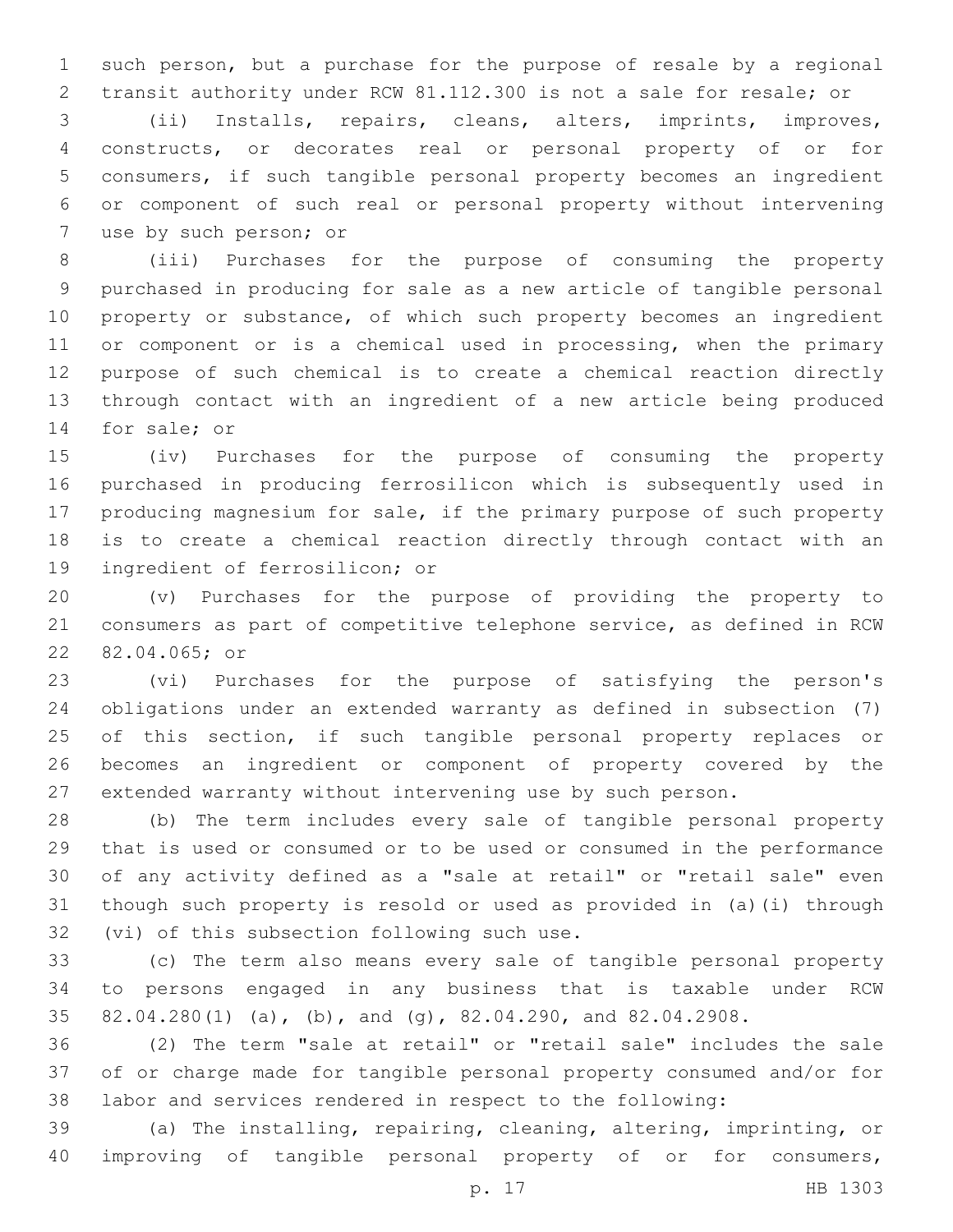including charges made for the mere use of facilities in respect thereto, but excluding charges made for the use of self-service laundry facilities, and also excluding sales of laundry service to nonprofit health care facilities, and excluding services rendered in 5 respect to live animals, birds and insects;

 (b) The constructing, repairing, decorating, or improving of new or existing buildings or other structures under, upon, or above real property of or for consumers, including the installing or attaching of any article of tangible personal property therein or thereto, whether or not such personal property becomes a part of the realty by virtue of installation, and also includes the sale of services or charges made for the clearing of land and the moving of earth excepting the mere leveling of land used in commercial farming or 14 agriculture;

 (c) The constructing, repairing, or improving of any structure upon, above, or under any real property owned by an owner who conveys 17 the property by title, possession, or any other means to the person performing such construction, repair, or improvement for the purpose 19 of performing such construction, repair, or improvement and the property is then reconveyed by title, possession, or any other means 21 to the original owner;

 (d) The cleaning, fumigating, razing, or moving of existing buildings or structures, but does not include the charge made for janitorial services; and for purposes of this section the term "janitorial services" means those cleaning and caretaking services ordinarily performed by commercial janitor service businesses including, but not limited to, wall and window washing, floor cleaning and waxing, and the cleaning in place of rugs, drapes and upholstery. The term "janitorial services" does not include painting, papering, repairing, furnace or septic tank cleaning, snow removal or 31 sandblasting;

 (e) Automobile towing and similar automotive transportation services, but not in respect to those required to report and pay 34 taxes under chapter 82.16 RCW;

 (f) The furnishing of lodging and all other services by a hotel, rooming house, tourist court, motel, trailer camp, and the granting of any similar license to use real property, as distinguished from the renting or leasing of real property, and it is presumed that the occupancy of real property for a continuous period of one month or more constitutes a rental or lease of real property and not a mere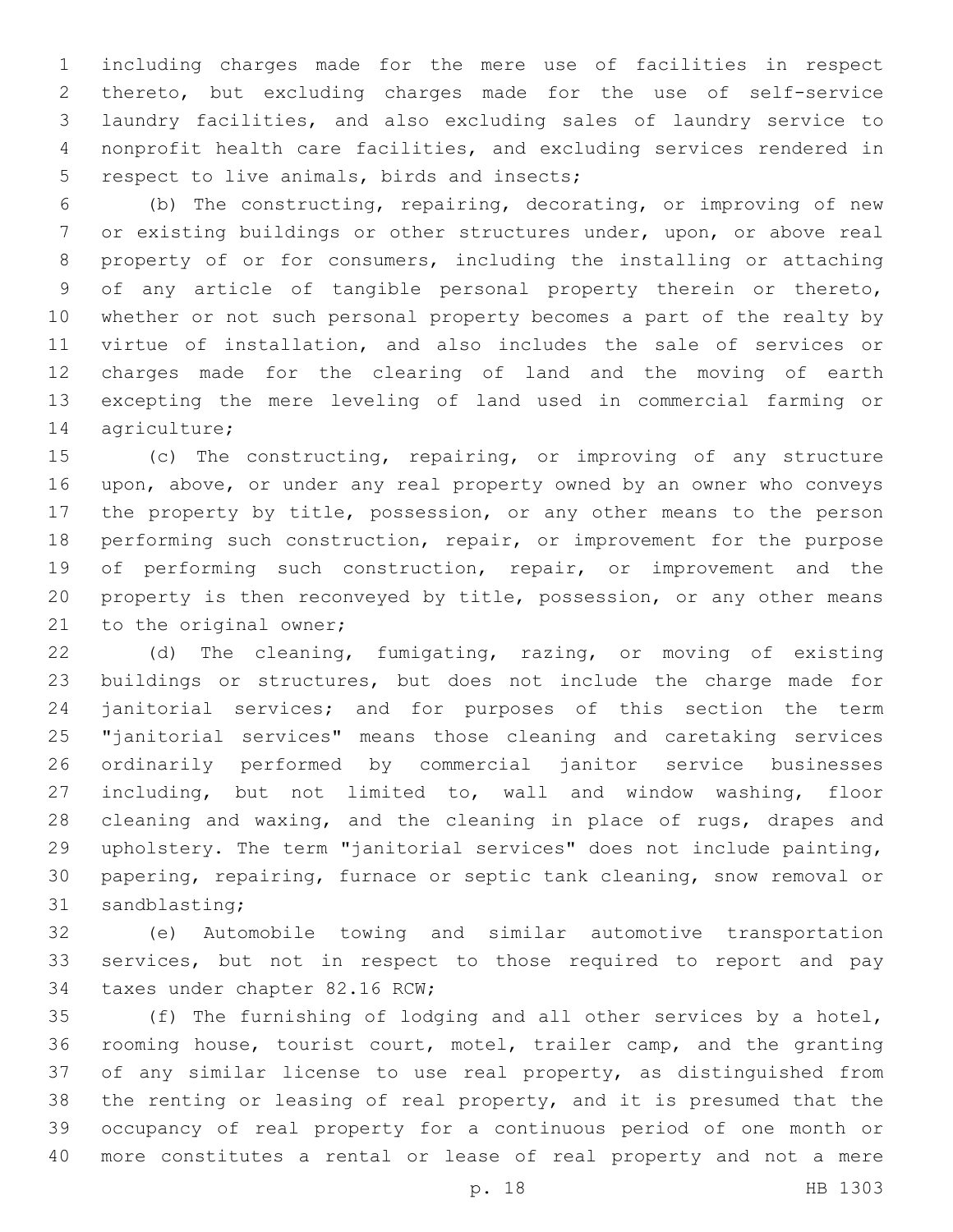license to use or enjoy the same. For the purposes of this subsection, it is presumed that the sale of and charge made for the furnishing of lodging for a continuous period of one month or more to a person is a rental or lease of real property and not a mere license 5 to enjoy the same;

 (g) The installing, repairing, altering, or improving of digital 7 goods for consumers;

8 (h) Persons taxable under (a), (b), (c), (d), (e), (f), and (g) of this subsection when such sales or charges are for property, labor and services which are used or consumed in whole or in part by such persons in the performance of any activity defined as a "sale at 12 retail" or "retail sale" even though such property, labor and services may be resold after such use or consumption. Nothing contained in this subsection may be construed to modify subsection (1) of this section and nothing contained in subsection (1) of this section may be construed to modify this subsection.

 (3) The term "sale at retail" or "retail sale" includes the sale of or charge made for personal, business, or professional services including amounts designated as interest, rents, fees, admission, and other service emoluments however designated, received by persons 21 engaging in the following business activities:

(a) Abstract, title insurance, and escrow services;

23 (b) ((Credit bureau services;

 $(24 \leftarrow +e)$ ) Automobile parking and storage garage services;

 (( $\left(\frac{1}{d} \right)$ ) (c) Landscape maintenance and horticultural services but excluding (i) horticultural services provided to farmers and (ii) pruning, trimming, repairing, removing, and clearing of trees and brush near electric transmission or distribution lines or equipment, 29 if performed by or at the direction of an electric utility;

30 (((e)) (d) Service charges associated with tickets to 31 professional sporting events;

 (( $(f)$ )) <u>(e)</u> The following personal services: Tanning salon services, tattoo parlor services, steam bath services, turkish bath services, escort services, and dating services; and

35  $((\langle q\rangle))$   $(f)(i)$  Operating an athletic or fitness facility, including all charges for the use of such a facility or for any 37 associated services and amenities, except as provided in  $((+q+))$  (f) 38 (ii) of this subsection.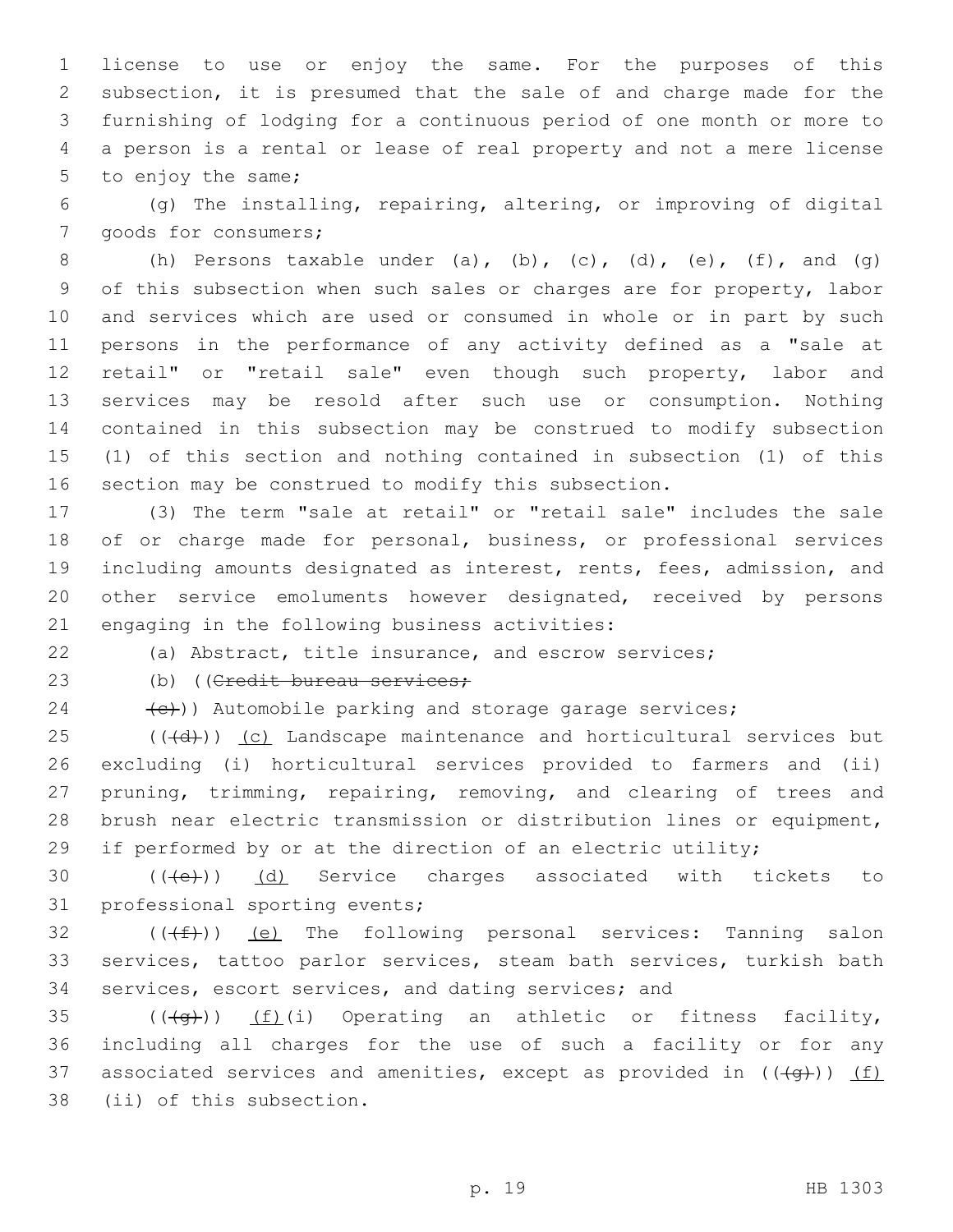1 (ii) Notwithstanding anything to the contrary in  $((\{q\}))$  (f)(i) of this subsection (3), the term "sale at retail" and "retail sale" under this subsection does not include:3

 (A) Separately stated charges for the use of an athletic or fitness facility where such use is primarily for a purpose other than engaging in or receiving instruction in a physical fitness activity;

 (B) Separately stated charges for the use of a discrete portion 8 of an athletic or fitness facility, other than a pool, where such discrete portion of the facility does not by itself meet the definition of "athletic or fitness facility" in this subsection;

 (C) Separately stated charges for services, such as advertising, massage, nutritional consulting, and body composition testing, that do not require the customer to engage in physical fitness activities 14 to receive the service. The exclusion in this subsection  $(3)$  ( $(\overline{+q})$ )  $(f)(ii)(C)$  does not apply to personal training services and 16 instruction in a physical fitness activity;

 (D) Separately stated charges for physical therapy provided by a physical therapist, as those terms are defined in RCW 18.74.010, or occupational therapy provided by an occupational therapy practitioner, as those terms are defined in RCW 18.59.020, when performed pursuant to a referral from an authorized health care practitioner or in consultation with an authorized health care 23 practitioner. For the purposes of this subsection  $(3)((\{q\}))$  (f) (ii)(D), an authorized health care practitioner means a health care practitioner licensed under chapter 18.83, 18.25, 18.36A, 18.57, 26 18.71, or 18.71A RCW;

 (E) Rent or association fees charged by a landlord or residential association to a tenant or residential owner with access to an athletic or fitness facility maintained by the landlord or residential association, unless the rent or fee varies depending on whether the tenant or owner has access to the facility;

 (F) Services provided in the regular course of employment by an employee with access to an athletic or fitness facility maintained by the employer for use without charge by its employees or their family 35 members;

 (G) The provision of access to an athletic or fitness facility by an educational institution to its students and staff. However, charges made by an educational institution to its alumni or other members of the public for the use of any of the educational institution's athletic or fitness facilities are a retail sale under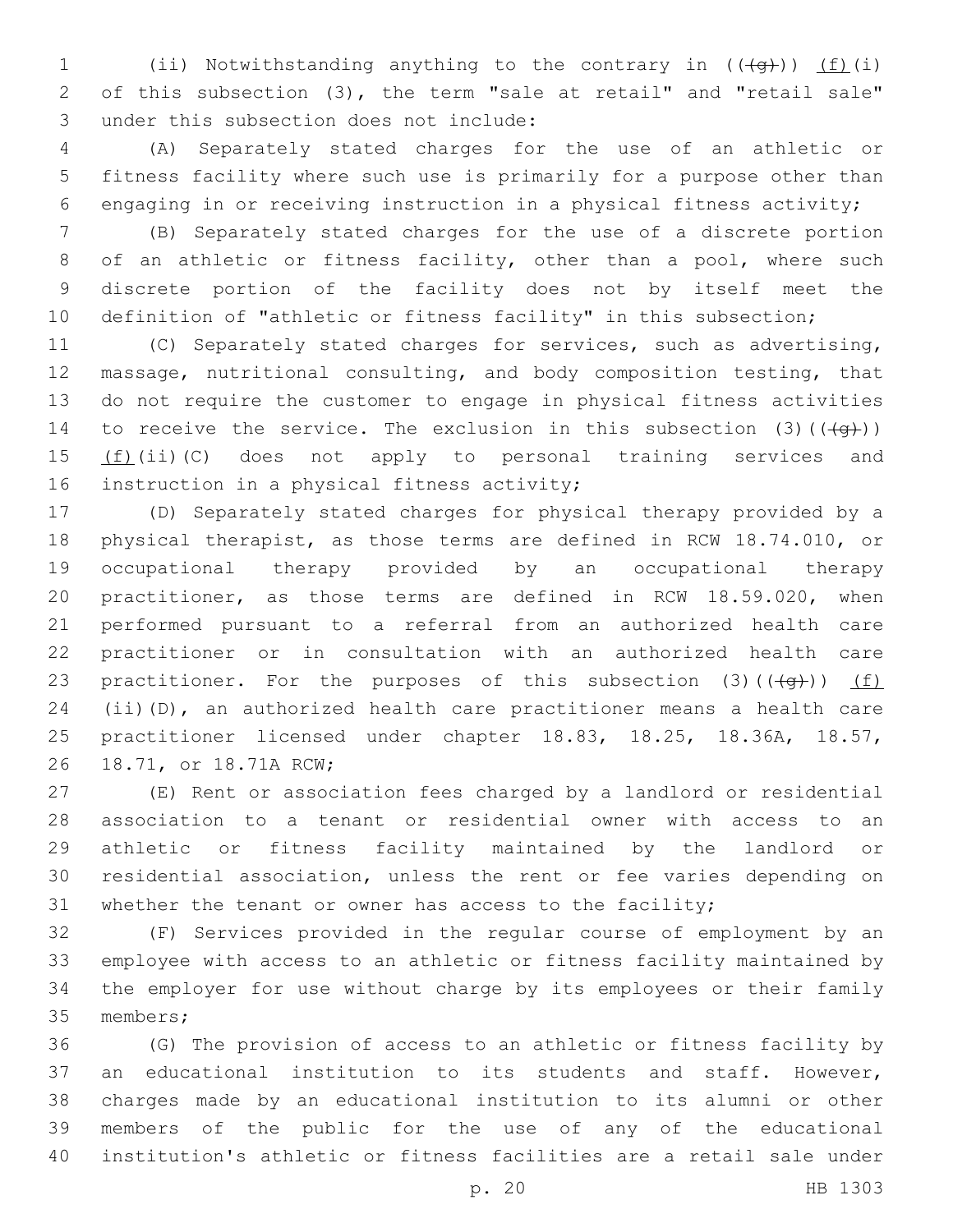1 this subsection (3)( $(\frac{4}{9})$ ) (f). For purposes of this subsection (3) 2  $((\overline{4g}))$   $(f)(ii)(G)$ , "educational institution" has the same meaning as 3 in RCW 82.04.170;

 (H) Yoga, chi gong, or martial arts classes, training, or events held at a community center, park, school gymnasium, college or university, hospital or other medical facility, private residence, or any other facility that is not operated within and as part of an 8 athletic or fitness facility.

9 (iii) Nothing in  $((+q))$  (f)(ii) of this subsection (3) may be construed to affect the taxation of sales made by the operator of an 11 athletic or fitness facility, where such sales are defined as a retail sale under any provision of this section other than this 13 subsection (3).

14 (iv) For the purposes of this subsection (3)( $(\overline{+q})$ ) (f), the 15 following definitions apply:

 (A) "Athletic or fitness facility" means an indoor or outdoor facility or portion of a facility that is primarily used for: Exercise classes; strength and conditioning programs; personal training services; tennis, racquetball, handball, squash, or pickleball; or other activities requiring the use of exercise or strength training equipment, such as treadmills, elliptical machines, stair climbers, stationary cycles, rowing machines, pilates equipment, balls, climbing ropes, jump ropes, and weightlifting 24 equipment.

 (B) "Martial arts" means any of the various systems of training for physical combat or self-defense. "Martial arts" includes, but is not limited to, karate, kung fu, tae kwon do, Krav Maga, boxing, kickboxing, jujitsu, shootfighting, wrestling, aikido, judo, hapkido, 29 Kendo, tai chi, and mixed martial arts.

 (C) "Physical fitness activities" means activities that involve physical exertion for the purpose of improving or maintaining the general fitness, strength, flexibility, conditioning, or health of the participant. "Physical fitness activities" includes participating 34 in yoga, chi gong, or martial arts.

 (4)(a) The term also includes the renting or leasing of tangible 36 personal property to consumers.

 (b) The term does not include the renting or leasing of tangible personal property where the lease or rental is for the purpose of 39 sublease or subrent.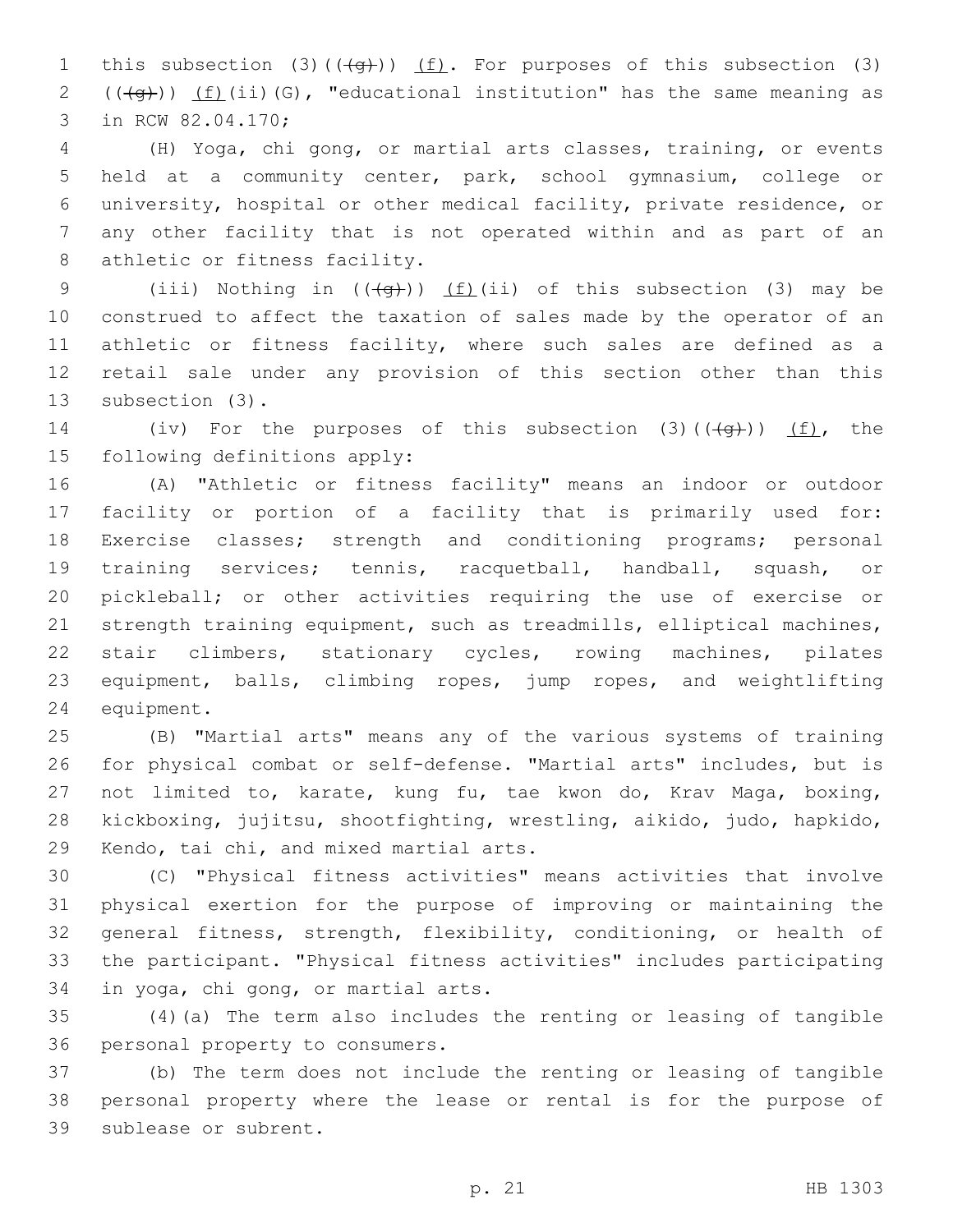(5) The term also includes the providing of "competitive telephone service," "telecommunications service," or "ancillary services," as those terms are defined in RCW 82.04.065, to consumers.

 (6)(a) The term also includes the sale of prewritten computer software to a consumer, regardless of the method of delivery to the end user. For purposes of (a) and (b) of this subsection, the sale of prewritten computer software includes the sale of or charge made for a key or an enabling or activation code, where the key or code is required to activate prewritten computer software and put the software into use. There is no separate sale of the key or code from 11 the prewritten computer software, regardless of how the sale may be 12 characterized by the vendor or by the purchaser.

 (b) The term "retail sale" does not include the sale of or charge 14 made for:

15 (i) Custom software; or

(ii) The customization of prewritten computer software.

 (c)(i) The term also includes the charge made to consumers for 18 the right to access and use prewritten computer software, where possession of the software is maintained by the seller or a third party, regardless of whether the charge for the service is on a per use, per user, per license, subscription, or some other basis.

 (ii)(A) The service described in (c)(i) of this subsection (6) includes the right to access and use prewritten computer software to 24 perform data processing.

 (B) For purposes of this subsection (6)(c)(ii), "data processing" means the systematic performance of operations on data to extract the required information in an appropriate form or to convert the data to usable information. Data processing includes check processing, image processing, form processing, survey processing, payroll processing, 30 claim processing, and similar activities.

 (7) The term also includes the sale of or charge made for an extended warranty to a consumer. For purposes of this subsection, "extended warranty" means an agreement for a specified duration to perform the replacement or repair of tangible personal property at no additional charge or a reduced charge for tangible personal property, labor, or both, or to provide indemnification for the replacement or repair of tangible personal property, based on the occurrence of specified events. The term "extended warranty" does not include an agreement, otherwise meeting the definition of extended warranty in this subsection, if no separate charge is made for the agreement and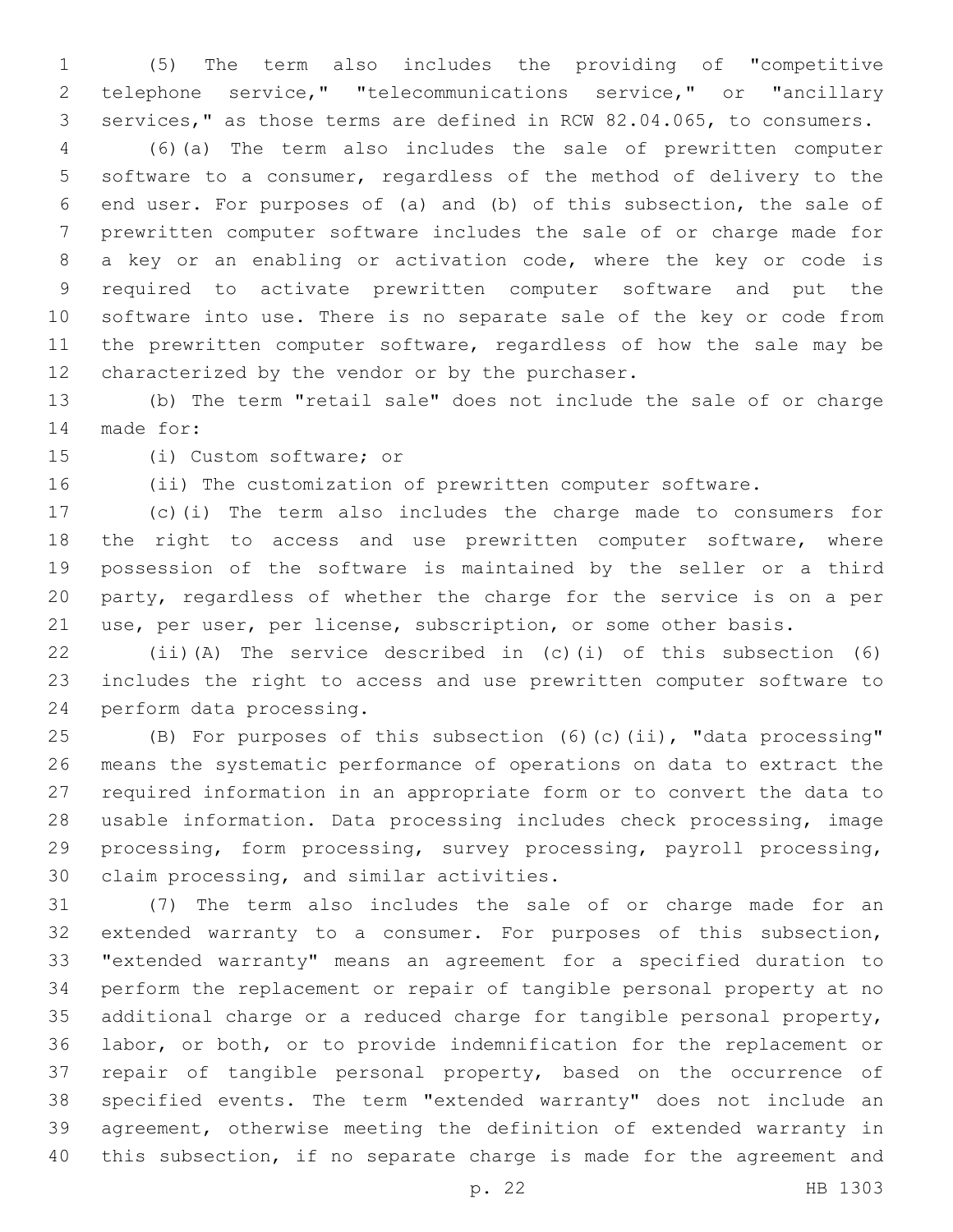the value of the agreement is included in the sales price of the tangible personal property covered by the agreement. For purposes of this subsection, "sales price" has the same meaning as in RCW 82.08.010.4

 (8)(a) The term also includes the following sales to consumers of digital goods, digital codes, and digital automated services:

 (i) Sales in which the seller has granted the purchaser the right 8 of permanent use;

 (ii) Sales in which the seller has granted the purchaser a right 10 of use that is less than permanent;

 (iii) Sales in which the purchaser is not obligated to make 12 continued payment as a condition of the sale; and

 (iv) Sales in which the purchaser is obligated to make continued 14 payment as a condition of the sale.

 (b) A retail sale of digital goods, digital codes, or digital automated services under this subsection (8) includes any services provided by the seller exclusively in connection with the digital goods, digital codes, or digital automated services, whether or not a 19 separate charge is made for such services.

 (c) For purposes of this subsection, "permanent" means perpetual or for an indefinite or unspecified length of time. A right of permanent use is presumed to have been granted unless the agreement between the seller and the purchaser specifies or the circumstances surrounding the transaction suggest or indicate that the right to use terminates on the occurrence of a condition subsequent.

 (9) The term also includes the charge made for providing tangible personal property along with an operator for a fixed or indeterminate period of time. A consideration of this is that the operator is necessary for the tangible personal property to perform as designed. For the purpose of this subsection (9), an operator must do more than maintain, inspect, or set up the tangible personal property.

 (10) The term does not include the sale of or charge made for labor and services rendered in respect to the building, repairing, or improving of any street, place, road, highway, easement, right-of- way, mass public transportation terminal or parking facility, bridge, tunnel, or trestle which is owned by a municipal corporation or political subdivision of the state or by the United States and which is used or to be used primarily for foot or vehicular traffic including mass transportation vehicles of any kind.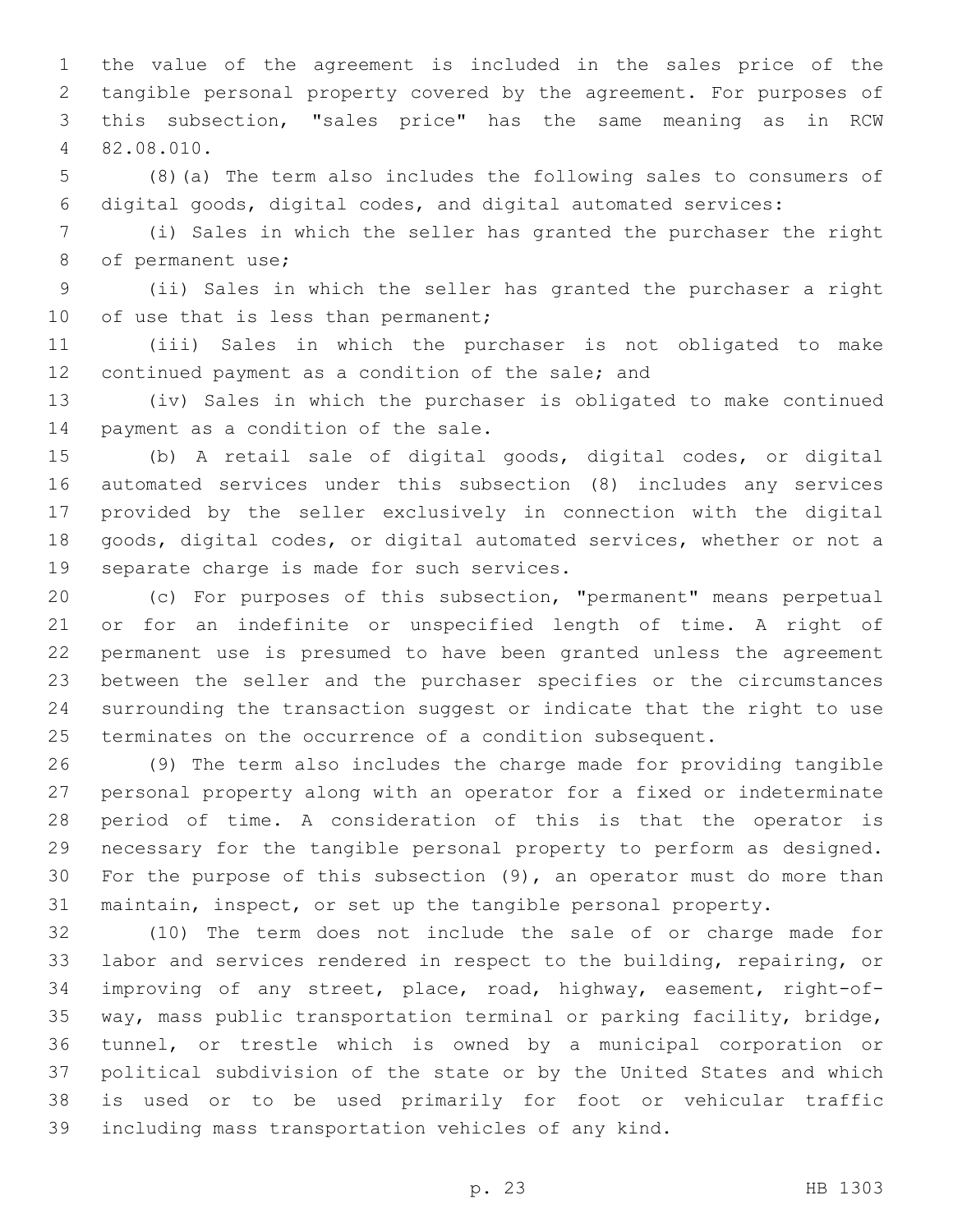(11) The term also does not include sales of chemical sprays or washes to persons for the purpose of postharvest treatment of fruit for the prevention of scald, fungus, mold, or decay, nor does it include sales of feed, seed, seedlings, fertilizer, agents for enhanced pollination including insects such as bees, and spray materials to: (a) Persons who participate in the federal conservation reserve program, the environmental quality incentives program, the wetlands reserve program, and the wildlife habitat incentives program, or their successors administered by the United States department of agriculture; (b) farmers for the purpose of producing for sale any agricultural product; (c) farmers for the purpose of providing bee pollination services; and (d) farmers acting under cooperative habitat development or access contracts with an organization exempt from federal income tax under 26 U.S.C. Sec. 501(c)(3) of the federal internal revenue code or the Washington state department of fish and wildlife to produce or improve wildlife 17 habitat on land that the farmer owns or leases.

 (12) The term does not include the sale of or charge made for labor and services rendered in respect to the constructing, repairing, decorating, or improving of new or existing buildings or other structures under, upon, or above real property of or for the United States, any instrumentality thereof, or a county or city housing authority created pursuant to chapter 35.82 RCW, including the installing, or attaching of any article of tangible personal 25 property therein or thereto, whether or not such personal property becomes a part of the realty by virtue of installation. Nor does the term include the sale of services or charges made for the clearing of land and the moving of earth of or for the United States, any instrumentality thereof, or a county or city housing authority. Nor does the term include the sale of services or charges made for cleaning up for the United States, or its instrumentalities, radioactive waste and other by-products of weapons production and 33 nuclear research and development.

 (13) The term does not include the sale of or charge made for labor, services, or tangible personal property pursuant to agreements providing maintenance services for bus, rail, or rail fixed guideway equipment when a regional transit authority is the recipient of the labor, services, or tangible personal property, and a transit agency, as defined in RCW 81.104.015, performs the labor or services.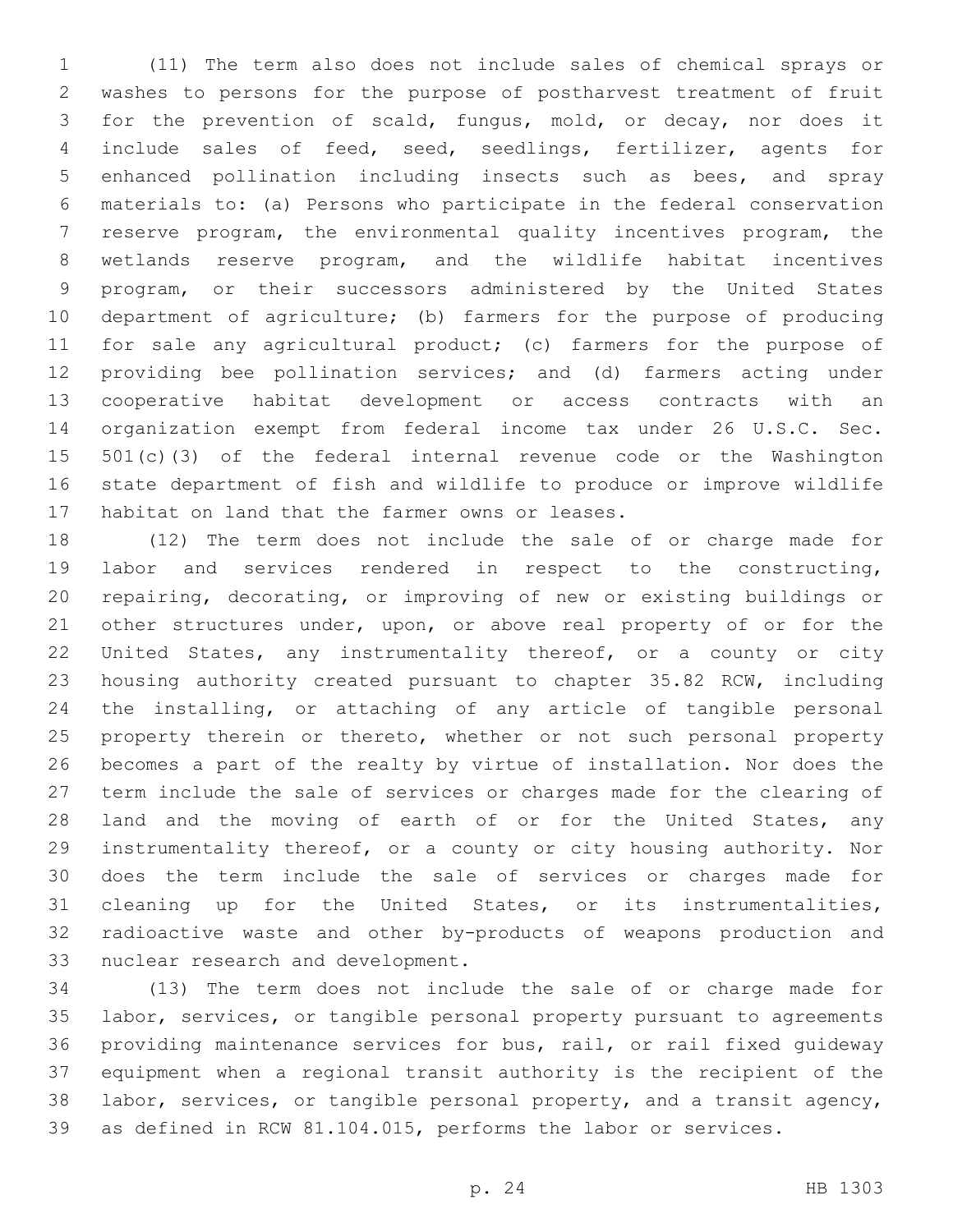(14) The term does not include the sale for resale of any service described in this section if the sale would otherwise constitute a "sale at retail" and "retail sale" under this section.

 (15)(a) The term "sale at retail" or "retail sale" includes amounts charged, however labeled, to consumers to engage in any of the activities listed in this subsection (15)(a), including the furnishing of any associated equipment or, except as otherwise provided in this subsection, providing instruction in such activities, where such charges are not otherwise defined as a "sale 10 at retail" or "retail sale" in this section:

 (i)(A) Golf, including any variant in which either golf balls or golf clubs are used, such as miniature golf, hitting golf balls at a driving range, and golf simulators, and including fees charged by a golf course to a player for using his or her own cart. However, charges for golf instruction are not a retail sale, provided that if the instruction involves the use of a golfing facility that would otherwise require the payment of a fee, such as green fees or driving range fees, such fees, including the applicable retail sales tax, must be separately identified and charged by the golfing facility operator to the instructor or the person receiving the instruction.

 (B) Notwithstanding (a)(i)(A) of this subsection (15) and except 22 as otherwise provided in this subsection  $(15)(a)(i)(B)$ , the term "sale at retail" or "retail sale" does not include amounts charged to participate in, or conduct, a golf tournament or other competitive event. However, amounts paid by event participants to the golf facility operator are retail sales under this subsection (15)(a)(i). Likewise, amounts paid by the event organizer to the golf facility 28 are retail sales under this subsection  $(15)$   $(a)$   $(i)$ , if such amounts 29 vary based on the number of event participants;

 (ii) Ballooning, hang gliding, indoor or outdoor sky diving, 31 paragliding, parasailing, and similar activities;

 (iii) Air hockey, billiards, pool, foosball, darts, shuffleboard, 33 ping pong, and similar games;

 (iv) Access to amusement park, theme park, and water park facilities, including but not limited to charges for admission and locker or cabana rentals. Discrete charges for rides or other attractions or entertainment that are in addition to the charge for admission are not a retail sale under this subsection (15)(a)(iv). For the purposes of this subsection, an amusement park or theme park is a location that provides permanently affixed amusement rides,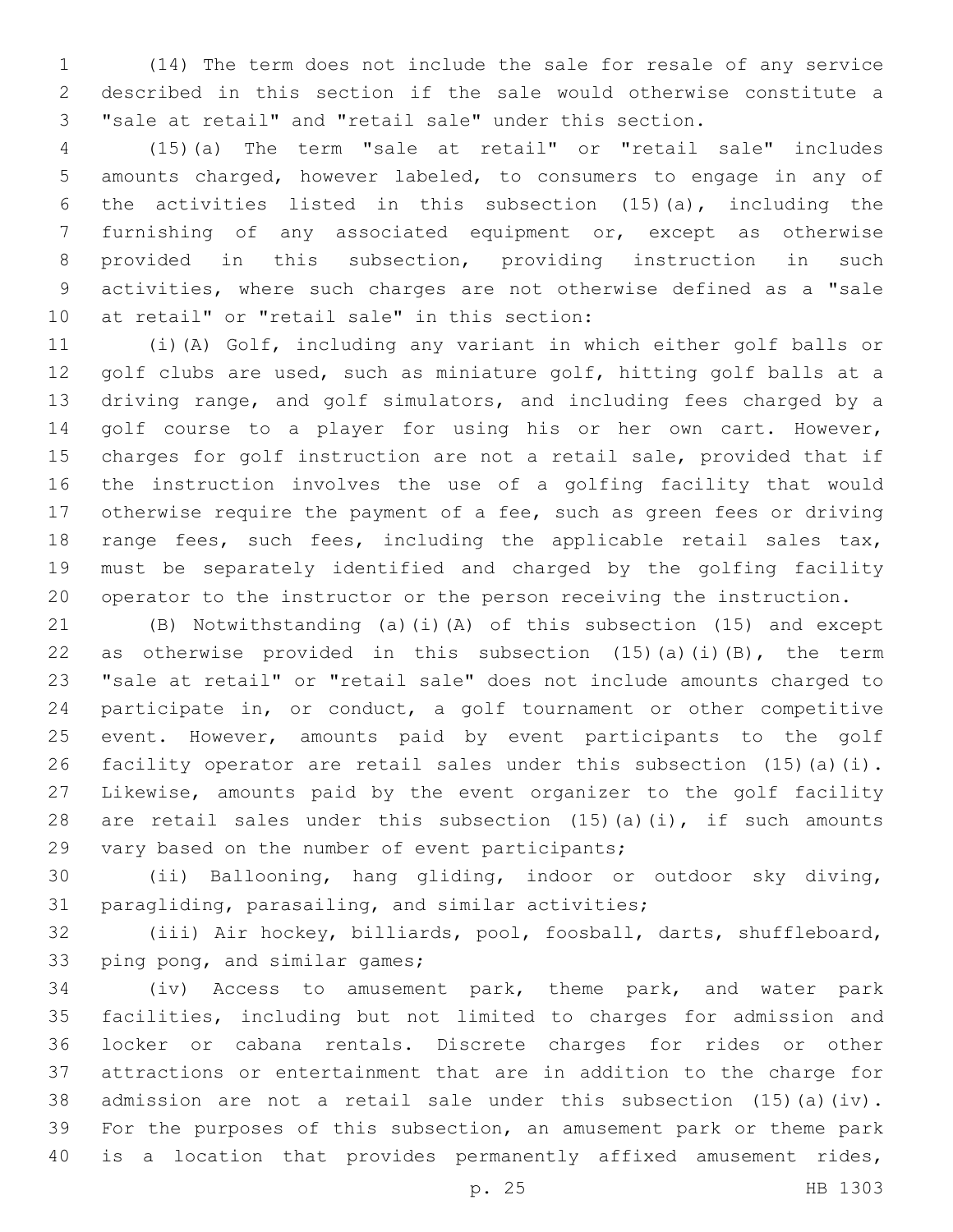games, and other entertainment, but does not include parks or zoos for which the primary purpose is the exhibition of wildlife, or fairs, carnivals, and festivals as defined in (b)(i) of this subsection;4

5 (v) Batting cage activities;

 (vi) Bowling, but not including competitive events, except that amounts paid by the event participants to the bowling alley operator are retail sales under this subsection (15)(a)(vi). Likewise, amounts paid by the event organizer to the operator of the bowling alley are retail sales under this subsection (15)(a)(vi), if such amounts vary 11 based on the number of event participants;

 (vii) Climbing on artificial climbing structures, whether indoors 13 or outdoors;

14 (viii) Day trips for sightseeing purposes;

 (ix) Bungee jumping, zip lining, and riding inside a ball, 16 whether inflatable or otherwise;

 (x) Horseback riding offered to the public, where the seller furnishes the horse to the buyer and providing instruction is not the primary focus of the activity, including guided rides, but not including therapeutic horseback riding provided by an instructor certified by a nonprofit organization that offers national or international certification for therapeutic riding instructors;

 (xi) Fishing, including providing access to private fishing areas and charter or guided fishing, except that fishing contests and license fees imposed by a government entity are not a retail sale 26 under this subsection;

 (xii) Guided hunting and hunting at game farms and shooting preserves, except that hunting contests and license fees imposed by a government entity are not a retail sale under this subsection;

 (xiii) Swimming, but only in respect to (A) recreational or fitness swimming that is open to the public, such as open swim, lap swimming, and special events like kids night out and pool parties during open swim time, and (B) pool parties for private events, such as birthdays, family gatherings, and employee outings. Fees for swimming lessons, to participate in swim meets and other competitions, or to join a swim team, club, or aquatic facility are 37 not retail sales under this subsection (15)(a)(xiii);

 (xiv) Go-karting, bumper cars, and other motorized activities where the seller provides the vehicle and the premises where the 40 buyer will operate the vehicle;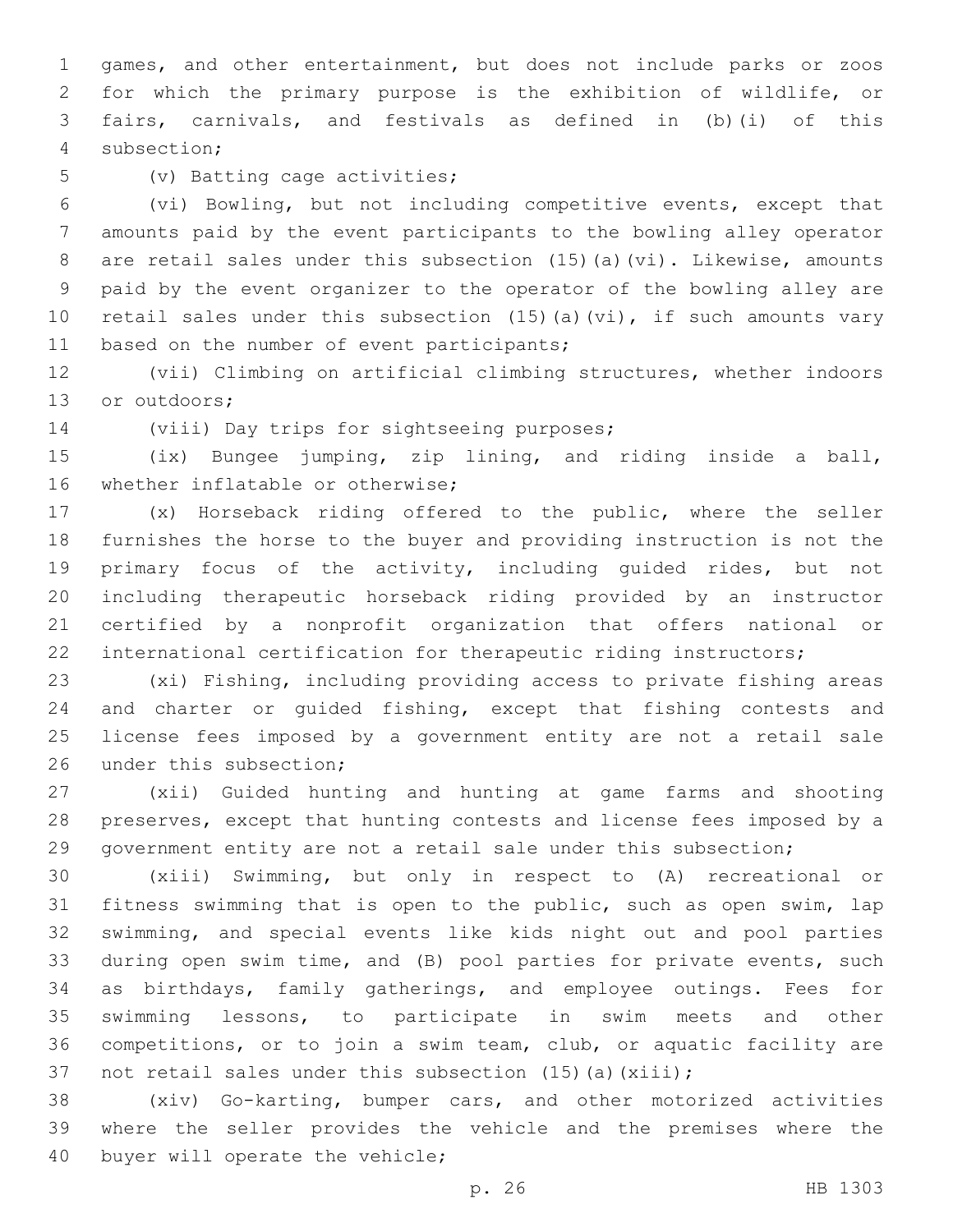(xv) Indoor or outdoor playground activities, such as inflatable 2 bounce structures and other inflatables; mazes; trampolines; slides; ball pits; games of tag, including laser tag and soft-dart tag; and human gyroscope rides, regardless of whether such activities occur at the seller's place of business, but not including playground activities provided for children by a licensed child day care center or licensed family day care provider as those terms are defined in 8 RCW 43.216.010;

 (xvi) Shooting sports and activities, such as target shooting, skeet, trap, sporting clays, "5" stand, and archery, but only in respect to discrete charges to members of the public to engage in these activities, but not including fees to enter a competitive event, instruction that is entirely or predominately classroom based, 14 or to join or renew a membership at a club, range, or other facility; 15 (xvii) Paintball and airsoft activities;

 (xviii) Skating, including ice skating, roller skating, and inline skating, but only in respect to discrete charges to members of the public to engage in skating activities, but not including skating lessons, competitive events, team activities, or fees to join or renew a membership at a skating facility, club, or other 21 organization;

 (xix) Nonmotorized snow sports and activities, such as downhill and cross-country skiing, snowboarding, ski jumping, sledding, snow tubing, snowshoeing, and similar snow sports and activities, whether engaged in outdoors or in an indoor facility with or without snow, but only in respect to discrete charges to the public for the use of land or facilities to engage in nonmotorized snow sports and activities, such as fees, however labeled, for the use of ski lifts and tows and daily or season passes for access to trails or other areas where nonmotorized snow sports and activities are conducted. However, fees for the following are not retail sales under this subsection (15)(a)(xix): (A) Instructional lessons; (B) permits issued by a governmental entity to park a vehicle on or access public lands; and (C) permits or leases granted by an owner of private timberland for recreational access to areas used primarily for 36 growing and harvesting timber; and

 (xx) Scuba diving; snorkeling; river rafting; surfing; kiteboarding; flyboarding; water slides; inflatables, such as water pillows, water trampolines, and water rollers; and similar water 40 sports and activities.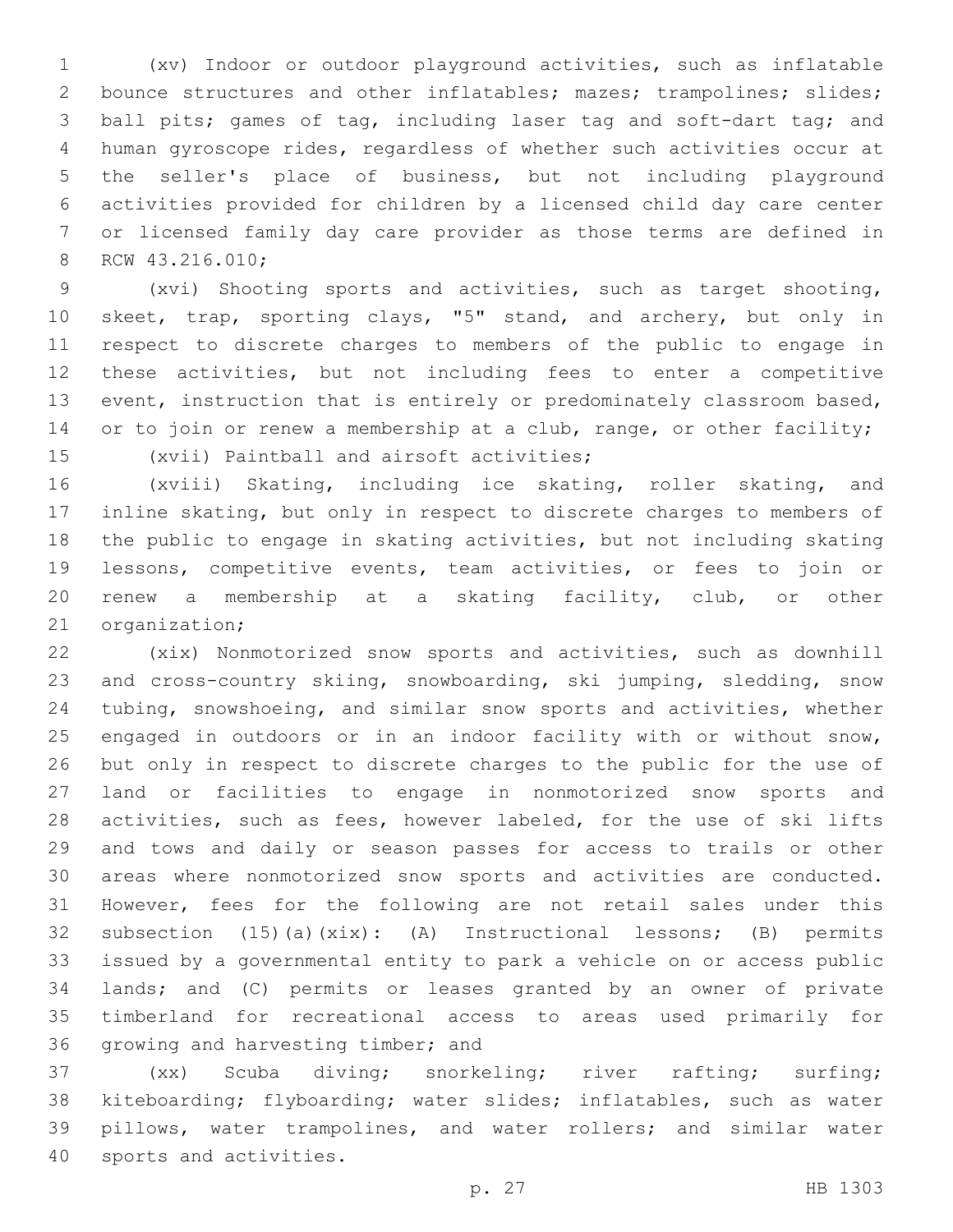(b) Notwithstanding anything to the contrary in this subsection (15), the term "sale at retail" or "retail sale" does not include 3 charges:

 (i) Made for admission to, and rides or attractions at, fairs, carnivals, and festivals. For the purposes of this subsection, fairs, carnivals, and festivals are events that do not exceed twenty-one 7 days and a majority of the amusement rides, if any, are not affixed 8 to real property;

 (ii) Made by an educational institution to its students and staff for activities defined as retail sales by (a)(i) through (xx) of this subsection. However, charges made by an educational institution to its alumni or other members of the general public for these activities are a retail sale under this subsection (15). For purposes of this subsection (15)(b)(ii), "educational institution" has the 15 same meaning as in RCW 82.04.170;

 (iii) Made by a vocational school for commercial diver training that is licensed by the workforce training and education coordinating 18 board under chapter 28C.10 RCW; or

 (iv) Made for day camps offered by a nonprofit organization or state or local governmental entity that provide youth not older than age eighteen, or that are focused on providing individuals with disabilities or mental illness, the opportunity to participate in a 23 variety of supervised activities.

 **Sec. 6.** RCW 82.04.192 and 2020 c 139 s 4 are each amended to 25 read as follows:

 (1) "Digital audio works" means works that result from the fixation of a series of musical, spoken, or other sounds, including 28 ringtones.

 (2) "Digital audiovisual works" means a series of related images which, when shown in succession, impart an impression of motion, 31 together with accompanying sounds, if any.

 (3)(a) "Digital automated service," except as provided in (b) of this subsection (3), means any service transferred electronically 34 that uses one or more software applications.

(b) "Digital automated service" does not include:

 (i) Any service that primarily involves the application of human 37 effort by the seller, and the human effort originated after the 38 customer requested the service;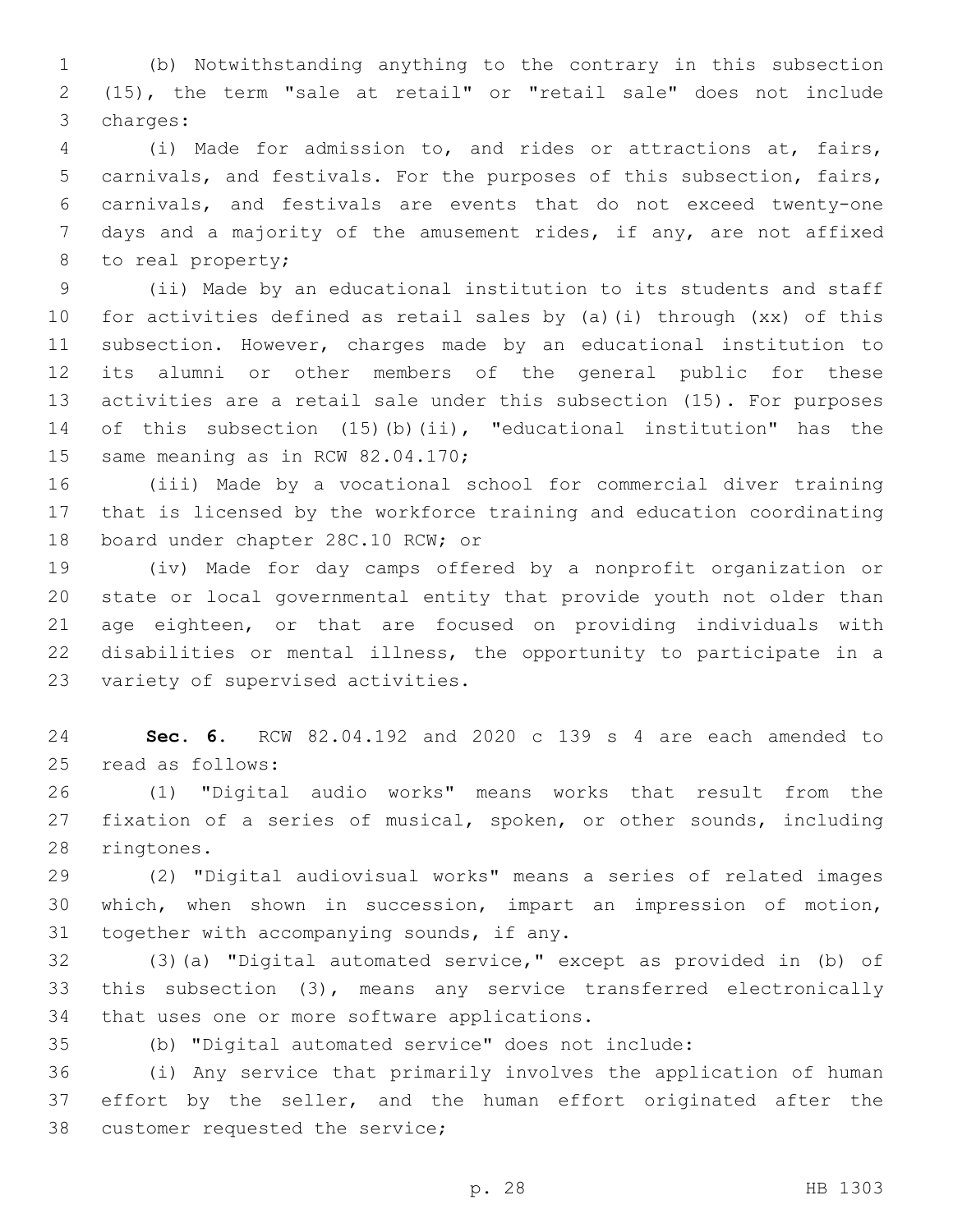(ii) The loaning or transferring of money or the purchase, sale, or transfer of financial instruments. For purposes of this subsection (3)(b)(ii), "financial instruments" include cash, accounts receivable and payable, loans and notes receivable and payable, debt securities, equity securities, as well as derivative contracts such as forward contracts, swap contracts, and options;6

(iii) Dispensing cash or other physical items from a machine;

8 (iv) Payment processing services;

 (v) Parimutuel wagering and handicapping contests as authorized 10 by chapter 67.16 RCW;

 (vi) Telecommunications services and ancillary services as those 12 terms are defined in RCW 82.04.065;

 (vii) The internet and internet access as those terms are defined 14 in RCW 82.04.297;

(viii) The service described in RCW 82.04.050(6)(c);

(ix) Online educational programs provided by a:

(A) Public or private elementary or secondary school; or

 (B) An institution of higher education as defined in sections 1001 or 1002 of the federal higher education act of 1965 (Title 20 U.S.C. Secs. 1001 and 1002), as existing on July 1, 2009. For 21 purposes of this subsection  $(3)$  (b)  $(ix)$  (B), an online educational program must be encompassed within the institution's accreditation;

 (x) Live presentations, such as lectures, seminars, workshops, or courses, where participants are connected to other participants via the internet or telecommunications equipment, which allows audience members and the presenter or instructor to give, receive, and discuss 27 information with each other in real time;

 (xi) Travel agent services, including online travel services, and automated systems used by travel agents to book reservations;

 (xii)(A) A service that allows the person receiving the service to make online sales of products or services, digital or otherwise, using either: (I) The service provider's website; or (II) the service recipient's website, but only when the service provider's technology is used in creating or hosting the service recipient's website or is used in processing orders from customers using the service 36 recipient's website.

 (B) The service described in this subsection (3)(b)(xii) does not include the underlying sale of the products or services, digital or 39 otherwise, by the person receiving the service;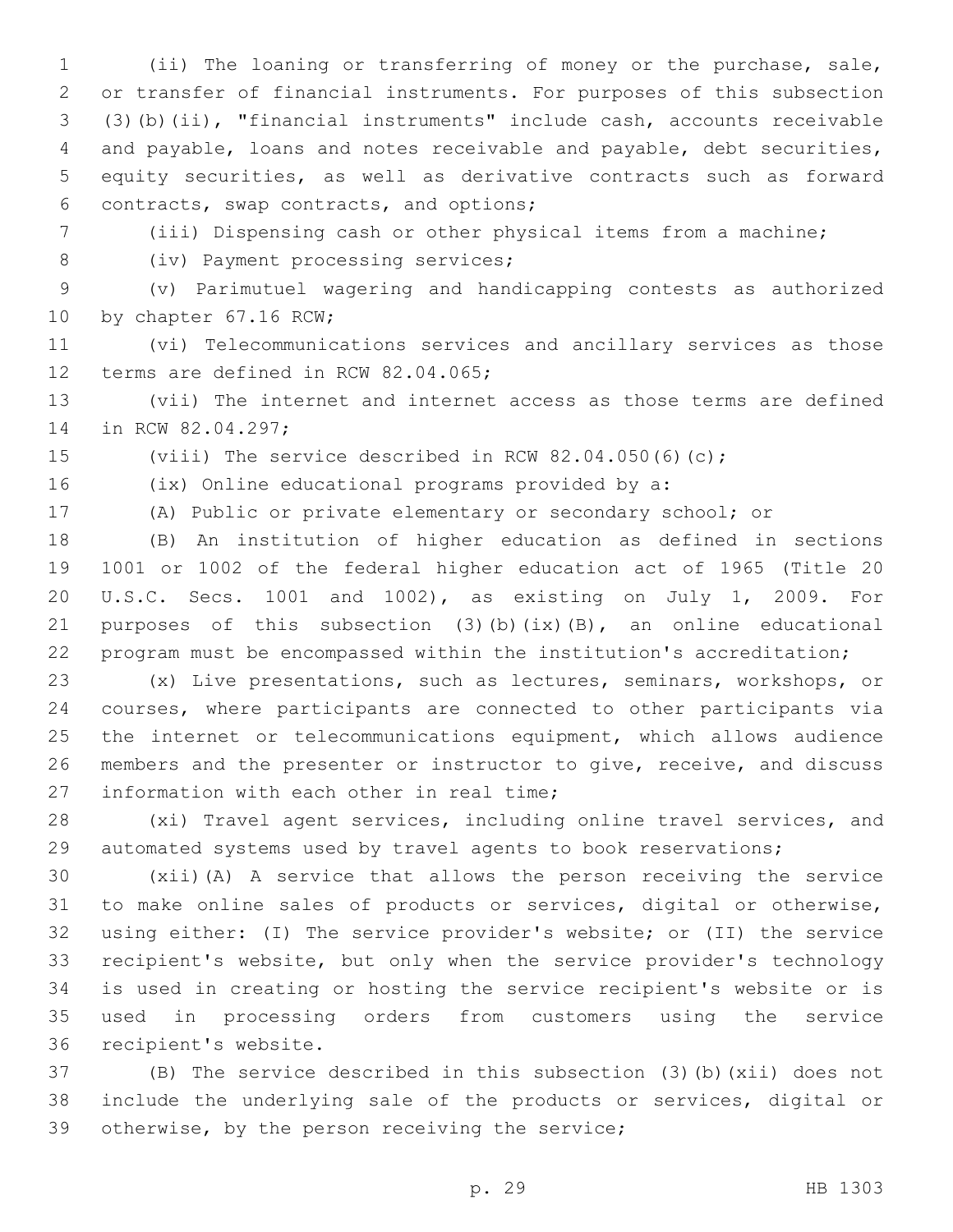(xiii) Advertising services. For purposes of this subsection (3)(b)(xiii), "advertising services" means all services directly related to the creation, preparation, production, or the dissemination of advertisements. Advertising services include layout, art direction, graphic design, mechanical preparation, production supervision, placement, and rendering advice to a client concerning the best methods of advertising that client's products or services. Advertising services also include online referrals, search engine marketing and lead generation optimization, web campaign planning, the acquisition of advertising space in the internet media, and the monitoring and evaluation of website traffic for purposes of determining the effectiveness of an advertising campaign. Advertising services do not include web hosting services and domain name 14 registration;

 (xiv) The mere storage of digital products, digital codes, computer software, or master copies of software. This exclusion from the definition of digital automated services includes providing space on a server for web hosting or the backing up of data or other 19 information;

 (xv) Data processing services. For purposes of this subsection (3)(b)(xv), "data processing service" means a primarily automated service provided to a business or other organization where the primary object of the service is the systematic performance of operations by the service provider on data supplied in whole or in part by the customer to extract the required information in an appropriate form or to convert the data to usable information. Data processing services include check processing, image processing, form processing, survey processing, payroll processing, claim processing, and similar activities. Data processing does not include the service described in RCW 82.04.050(6)(c); ((and))

 (xvi) Any business activity taxable under section 2 of this act; and

33 (xvii) Digital goods.

 (4) "Digital books" means works that are generally recognized in 35 the ordinary and usual sense as books.

 (5) "Digital code" means a code that provides a purchaser with the right to obtain one or more digital products, if all of the digital products to be obtained through the use of the code have the same sales and use tax treatment. "Digital code" does not include a code that represents a stored monetary value that is deducted from a

p. 30 HB 1303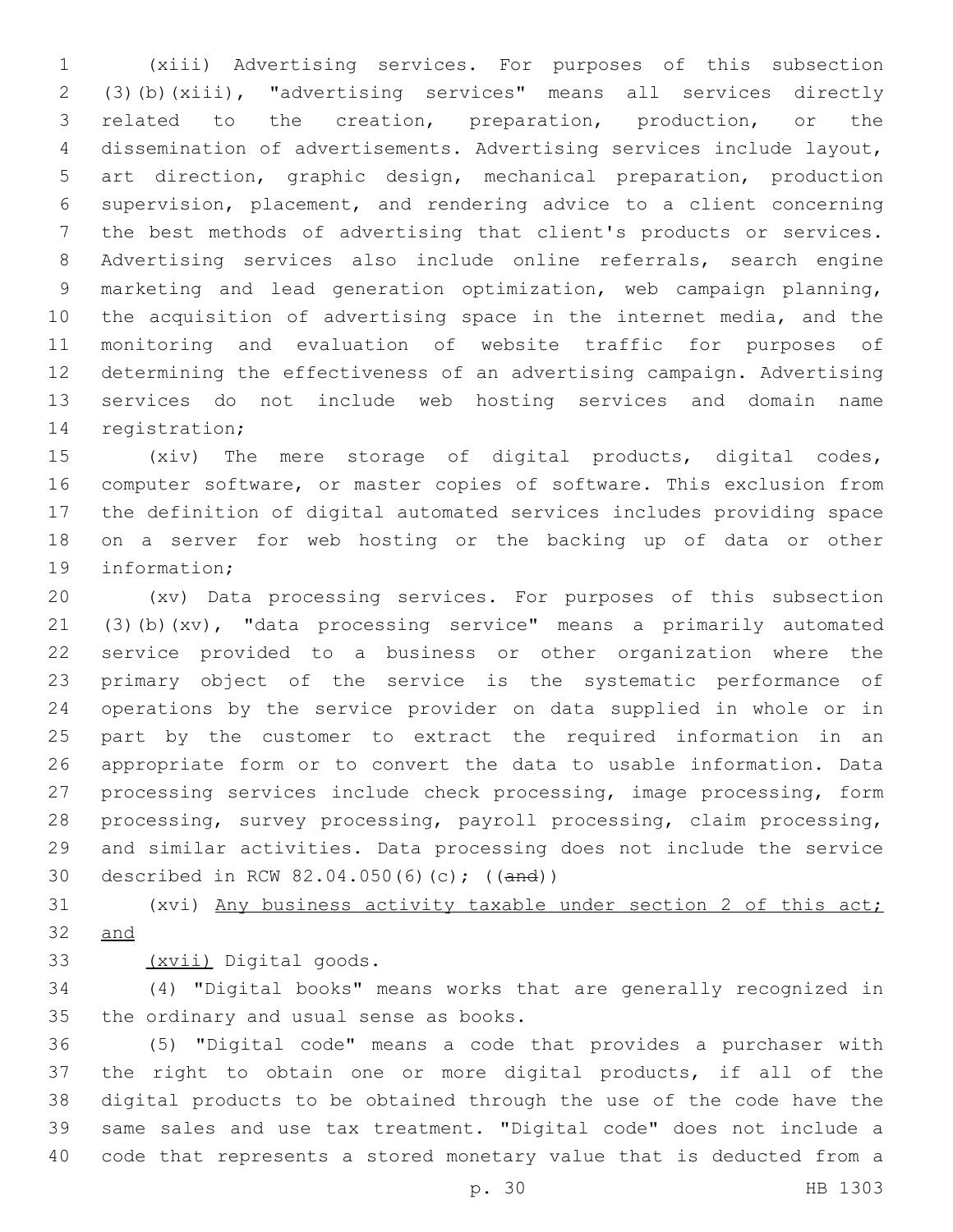total as it is used by the purchaser. "Digital code" also does not include a code that represents a redeemable card, gift card, or gift certificate that entitles the holder to select digital products of an indicated cash value. A digital code may be obtained by any means, including email or by tangible means regardless of its designation as song code, video code, book code, or some other term.

 (6)(a) "Digital goods," except as provided in (b) of this subsection (6), means sounds, images, data, facts, or information, or any combination thereof, transferred electronically, including, but not limited to, specified digital products and other products transferred electronically not included within the definition of 12 specified digital products.

(b) The term "digital goods" does not include:

 (i) Telecommunications services and ancillary services as those 15 terms are defined in RCW 82.04.065;

(ii) Computer software as defined in RCW 82.04.215;

 (iii) The internet and internet access as those terms are defined 18 in RCW 82.04.297;

 (iv)(A) Except as provided in (b)(iv)(B) of this subsection (6), the representation of a personal or professional service in electronic form, such as an electronic copy of an engineering report prepared by an engineer, where the service primarily involves the application of human effort by the service provider, and the human effort originated after the customer requested the service.

 (B) The exclusion in (b)(iv)(A) of this subsection (6) does not apply to photographers in respect to amounts received for the taking 27 of photographs that are transferred electronically to the customer, but only if the customer is an end user, as defined in RCW 82.04.190(11), of the photographs. Such amounts are considered to be 30 for the sale of digital goods; ((and))

(v) Personal data as defined in section 2 of this act; and

32 (vi) Services and activities excluded from the definition of 33 digital automated services in subsection (3)(b)(i) through  $((+xy))$  (xvi) of this section and not otherwise described in (b)(i) through  $($  (( $\overleftrightarrow{iv}$ )) (v) of this subsection (6).

 (7) "Digital products" means digital goods and digital automated 37 services.

 (8) "Electronically transferred" or "transferred electronically" means obtained by the purchaser by means other than tangible storage media. It is not necessary that a copy of the product be physically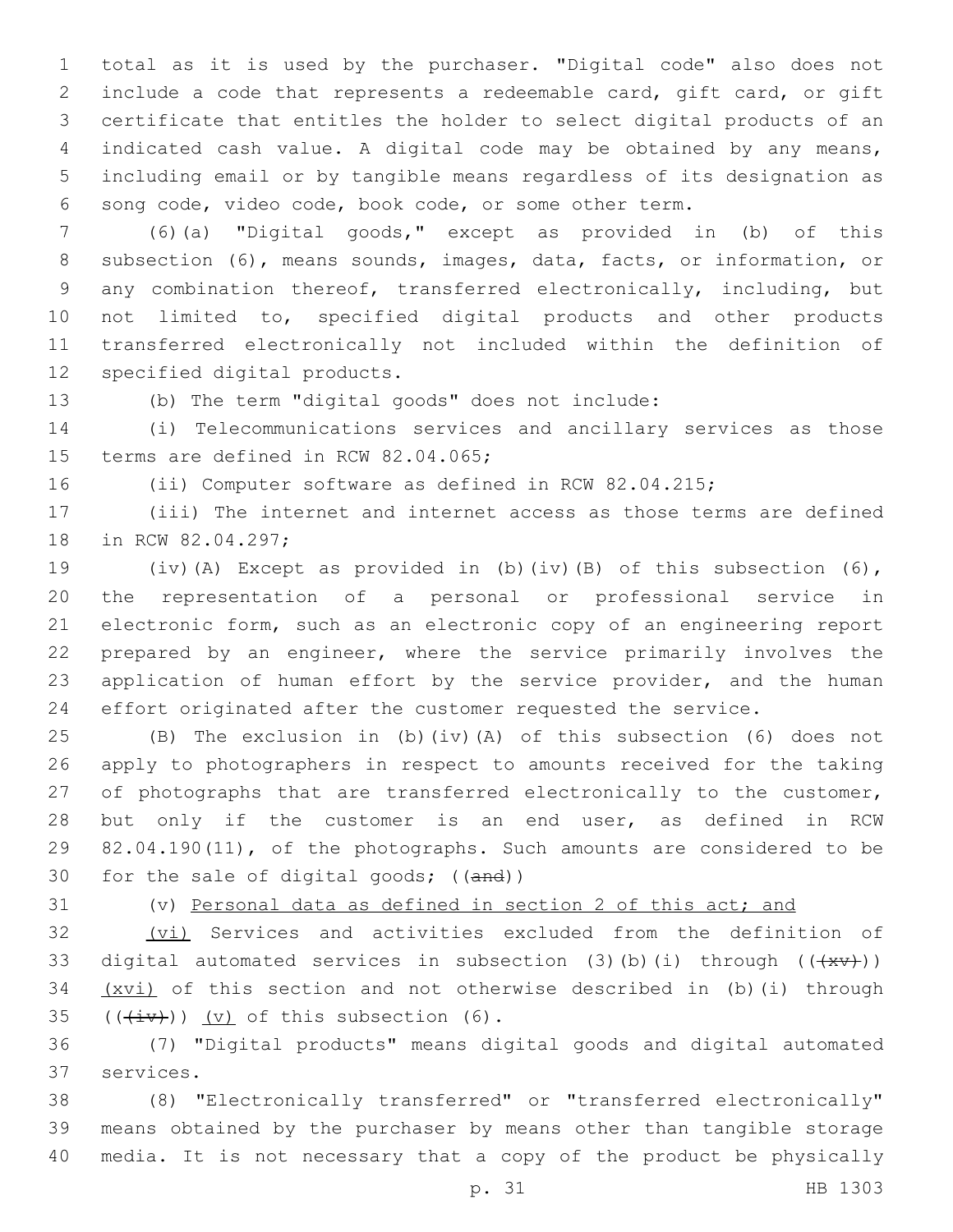transferred to the purchaser. So long as the purchaser may access the product, it will be considered to have been electronically 3 transferred to the purchaser.

 (9) "Specified digital products" means electronically transferred digital audiovisual works, digital audio works, and digital books.

 (10) "Subscription radio services" means the sale of audio programming by a radio broadcaster as defined in RCW 82.08.0208, except as otherwise provided in this subsection. "Subscription radio services" does not include audio programming that is sold on a pay- per-program basis or that allows the buyer to access a library of programs at any time for a specific charge for that service.

 (11) "Subscription television services" means the sale of video programming by a television broadcaster as defined in RCW 82.08.0208, except as otherwise provided in this subsection. "Subscription television services" does not include video programming that is sold on a pay-per-program basis or that allows the buyer to access a library of programs at any time for a specific charge for that service, but only if the seller is not subject to a franchise fee in this state under the authority of Title 47 U.S.C. Sec. 542(a) on the 20 gross revenue derived from the sale.

 **Sec. 7.** RCW 82.04.2907 and 2015 3rd sp.s. c 5 s 101 are each 22 amended to read as follows:

 (1) Upon every person engaging within this state in the business of receiving income from royalties, the amount of tax with respect to the business is equal to the gross income from royalties multiplied 26 by the rate provided in RCW  $82.04.290(2)(a)$ .

 (2) For the purposes of this section, "gross income from royalties" means compensation for the use of intangible property, including charges in the nature of royalties, regardless of where the intangible property will be used. For purposes of this subsection, "intangible property" includes copyrights, patents, licenses, franchises, trademarks, trade names, and similar items. "Gross income from royalties" does not include compensation for any natural resource, gross income of the business from the sale, or exchange for consideration, of personal data as defined in section 2 of this act, the licensing of prewritten computer software to the end user, or the licensing of digital goods, digital codes, or digital automated services to the end user as defined in RCW 82.04.190(11).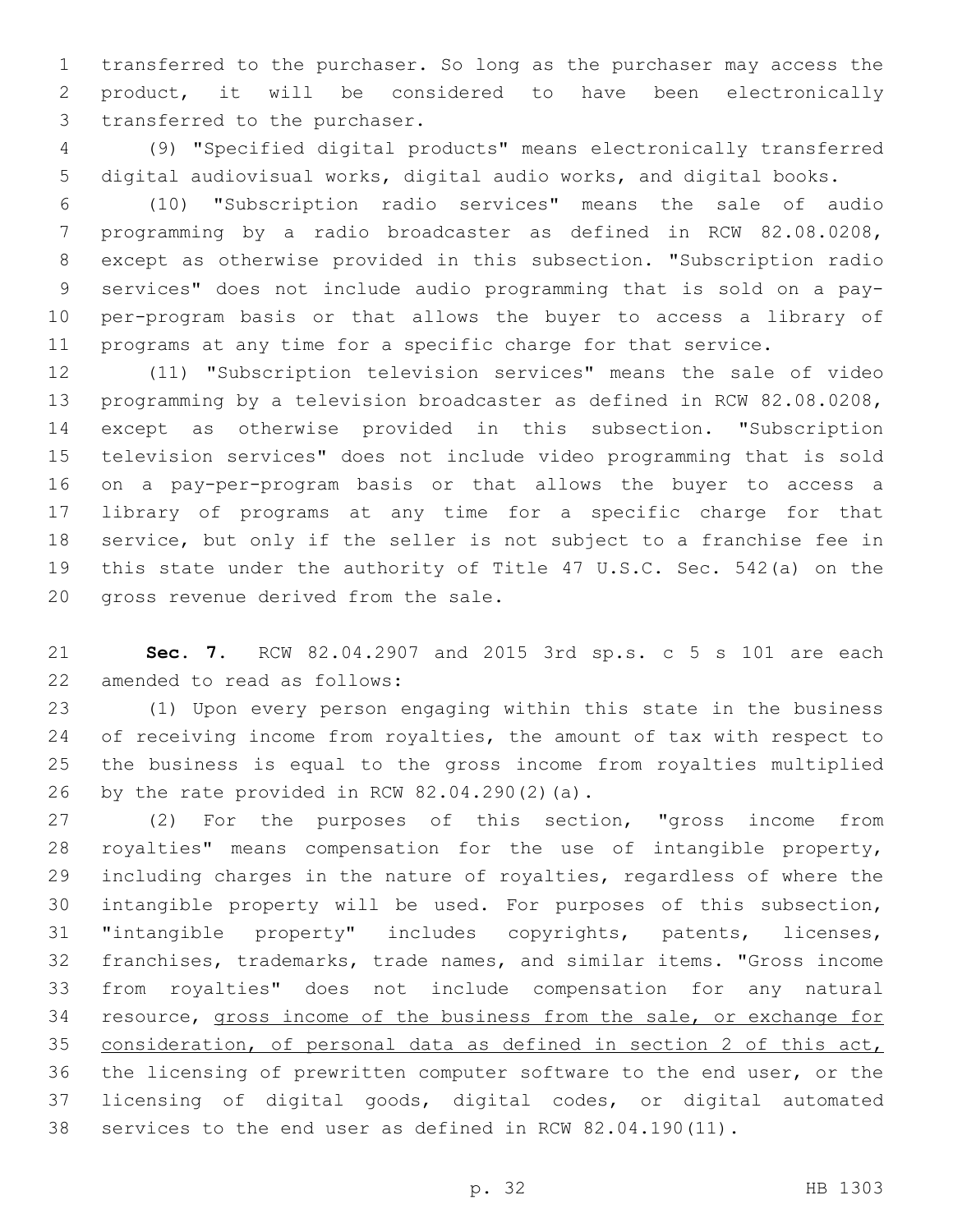**Sec. 8.** RCW 82.04.460 and 2014 c 97 s 304 are each amended to 2 read as follows:

 (1) Except as otherwise provided in this section, any person earning apportionable income taxable under this chapter and also taxable in another state must, for the purpose of computing tax liability under this chapter, apportion to this state, in accordance with RCW 82.04.462, that portion of the person's apportionable income derived from business activities performed within this state.

 (2) The department must by rule provide a method of apportioning the apportionable income of financial institutions, where such apportionable income is taxable under RCW 82.04.290. The rule adopted 12 by the department must, to the extent feasible, be consistent with the multistate tax commission's recommended formula for the apportionment and allocation of net income of financial institutions as existing on June 1, 2010, or such subsequent date as may be provided by the department by rule, consistent with the purposes of 17 this section, except that:

 (a) The department's rule must provide for a single factor apportionment method based on the receipts factor; and

 (b) The definition of "financial institution" contained in appendix A to the multistate tax commission's recommended formula for the apportionment and allocation of net income of financial 23 institutions is advisory only.

 (3) The department may by rule provide a method or methods of apportioning or allocating gross income derived from sales of telecommunications service and competitive telephone service taxed under this chapter, if the gross proceeds of sales subject to tax under this chapter do not fairly represent the extent of the taxpayer's income attributable to this state. The rule must provide for an equitable and constitutionally permissible division of the tax 31 base.

 (4) For purposes of this section, the following definitions apply 33 unless the context clearly requires otherwise:

 (a) "Apportionable income" means gross income of the business generated from engaging in apportionable activities, including income received from apportionable activities performed outside this state if the income would be taxable under this chapter if received from activities in this state, less the exemptions and deductions allowable under this chapter. For purposes of this subsection, "apportionable activities" means only those activities taxed under: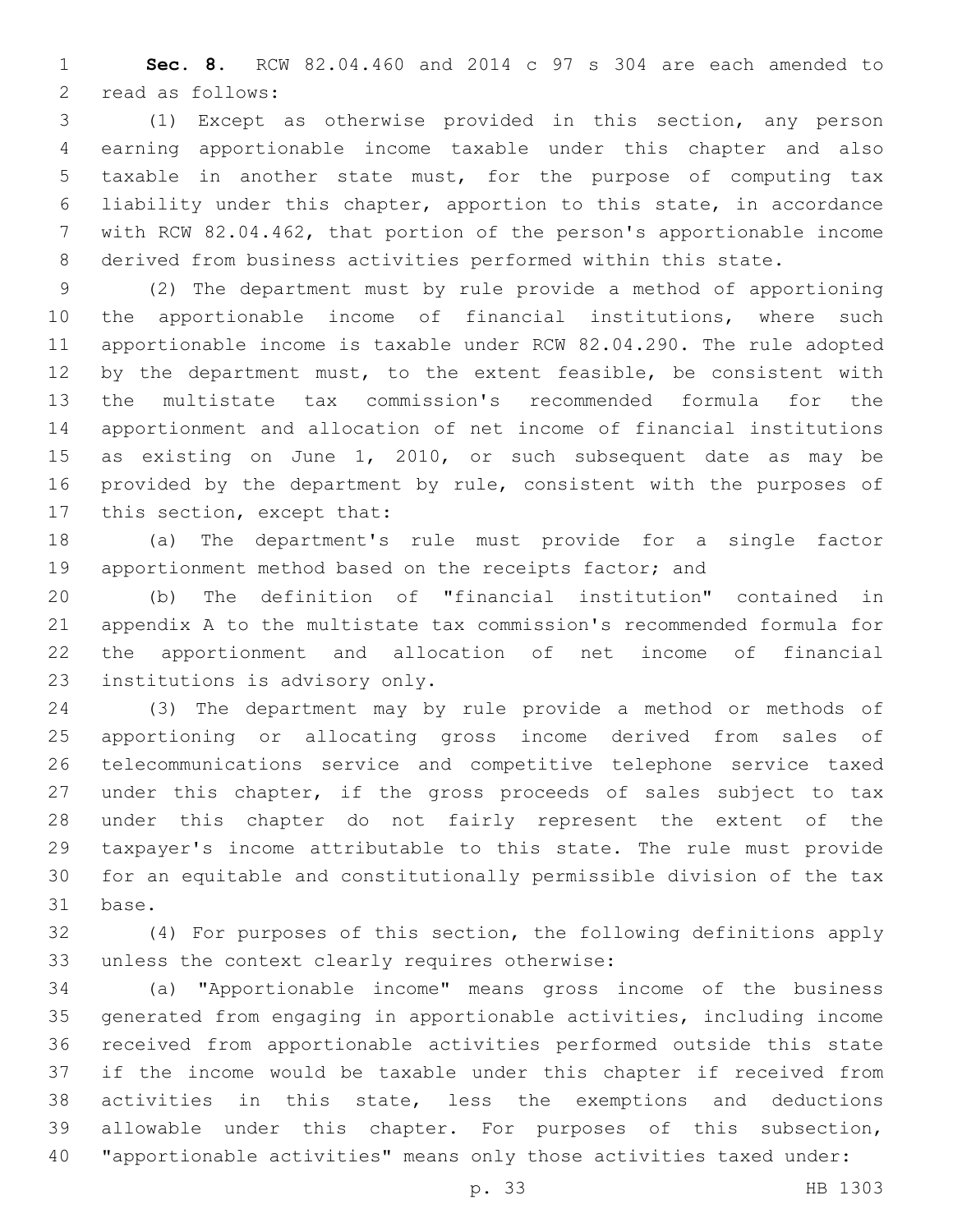1 (i) RCW 82.04.255;

2 (ii) RCW 82.04.260 (3), (5), (6), (7), (8), (9), (10), and (13);

3 (iii) RCW 82.04.280(1)(e);

(iv) RCW 82.04.285;4

5 (v) RCW 82.04.286;

(vi) RCW 82.04.290;6

7 (vii) RCW 82.04.2907;

8 (viii) RCW 82.04.2908;

 (ix) RCW 82.04.263, but only to the extent of any activity that would be taxable under any of the provisions enumerated under (a)(i) through (viii) of this subsection (4) if the tax classification in RCW 82.04.263 did not exist; ((and))

13 (x) RCW 82.04.260(14) and 82.04.280(1)(a), but only with respect 14 to advertising; and

15 (xi) Section 2 of this act.

 (b)(i) "Taxable in another state" means that the taxpayer is subject to a business activities tax by another state on its income received from engaging in apportionable activities; or the taxpayer is not subject to a business activities tax by another state on its income received from engaging in apportionable activities, but any other state has jurisdiction to subject the taxpayer to a business activities tax on such income under the substantial nexus standards 23 in RCW 82.04.067(1).

24 (ii) For purposes of this subsection (4)(b), "business activities 25 tax" and "state" have the same meaning as in RCW 82.04.462.

26 **Sec. 9.** RCW 82.04.462 and 2014 c 97 s 305 are each amended to 27 read as follows:

 (1) The apportionable income of a person within the scope of RCW 82.04.460(1) is apportioned to Washington by multiplying its apportionable income by the receipts factor. Persons who are subject to tax under more than one of the tax classifications enumerated in 32 RCW 82.04.460(4)(a) (i) through  $((+x))$   $(xi)$  must calculate a separate receipts factor for each tax classification that the person 34 is taxable under.

35 (2) For purposes of subsection (1) of this section, the receipts 36 factor is a fraction and is calculated as provided in subsections (3) 37 ((and (4))) through (5) of this section and, for financial 38 institutions, as provided in the rule adopted by the department under 39 the authority of RCW 82.04.460(2).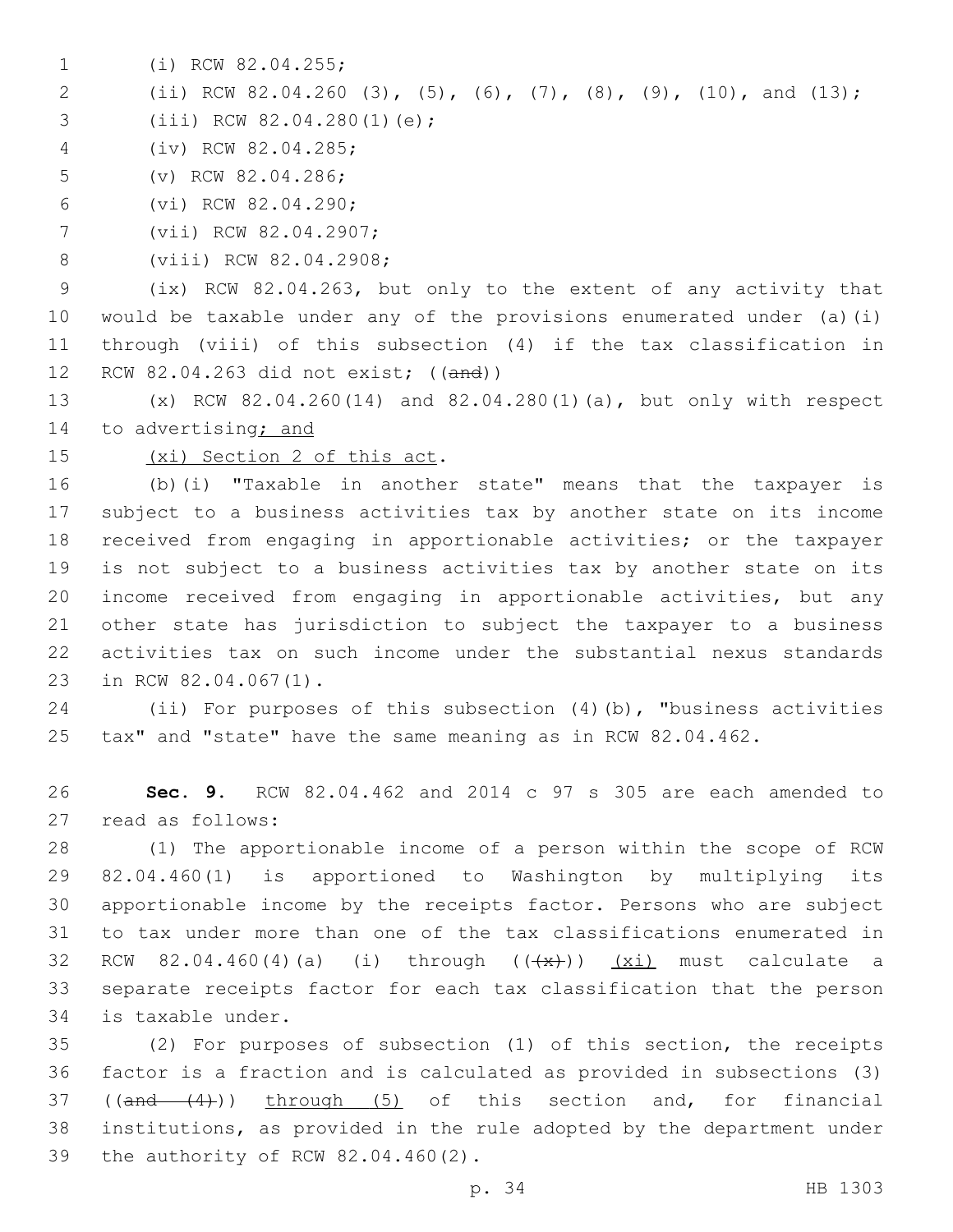(3)(a) The numerator of the receipts factor is the total gross income of the business of the taxpayer attributable to this state during the tax year from engaging in an apportionable activity. The denominator of the receipts factor is the total gross income of the business of the taxpayer from engaging in an apportionable activity 6 everywhere in the world during the tax year.

 (b) Except as otherwise provided in this section, for purposes of computing the receipts factor, gross income of the business generated from each apportionable activity is attributable to the state:

 (i) Where the customer received the benefit of the taxpayer's 11 service or, in the case of gross income from royalties, where the customer used the taxpayer's intangible property. When a customer receives the benefit of the taxpayer's services or uses the taxpayer's intangible property in this and one or more other states and the amount of gross income of the business that was received by the taxpayer in return for the services received or intangible property used by the customer in this state can be reasonably determined by the taxpayer, such amount of gross income must be 19 attributed to this state.

 (ii) If the customer received the benefit of the service or used the intangible property in more than one state and if the taxpayer is unable to attribute gross income of the business under the provisions of (b)(i) of this subsection (3), gross income of the business must be attributed to the state in which the benefit of the service was primarily received or in which the intangible property was primarily 26 used.

 (iii) If the taxpayer is unable to attribute gross income of the business under the provisions of (b)(i) or (ii) of this subsection (3), gross income of the business must be attributed to the state from which the customer ordered the service or, in the case of royalties, the office of the customer from which the royalty 32 agreement with the taxpayer was negotiated.

 (iv) If the taxpayer is unable to attribute gross income of the business under the provisions of (b)(i), (ii), or (iii) of this subsection (3), gross income of the business must be attributed to the state to which the billing statements or invoices are sent to the 37 customer by the taxpayer.

 (v) If the taxpayer is unable to attribute gross income of the business under the provisions of (b)(i), (ii), (iii), or (iv) of this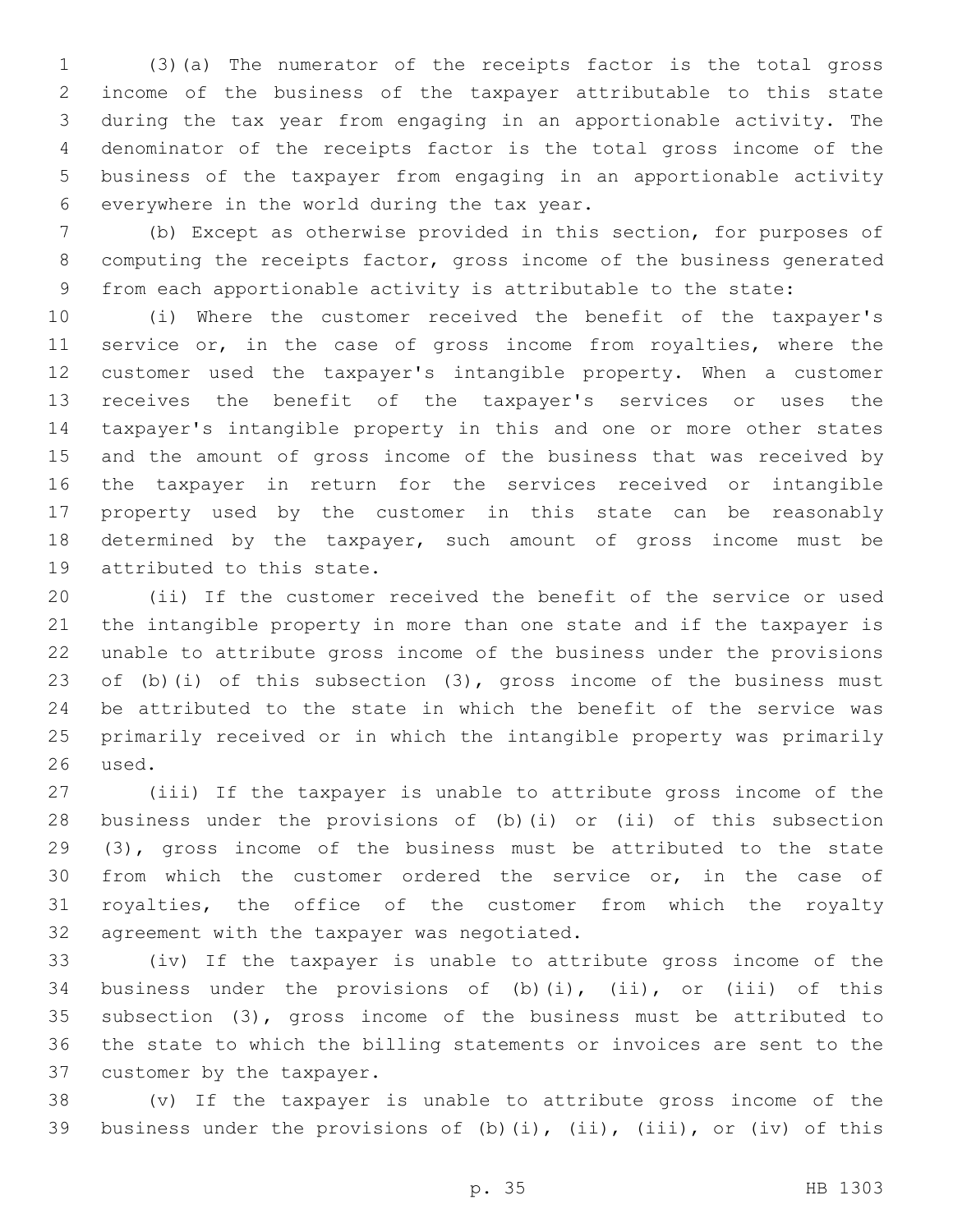subsection (3), gross income of the business must be attributed to the state from which the customer sends payment to the taxpayer.

 (vi) If the taxpayer is unable to attribute gross income of the 4 business under the provisions of (b)(i), (ii), (iii), (iv), or (v) of this subsection (3), gross income of the business must be attributed to the state where the customer is located as indicated by the customer's address: (A) Shown in the taxpayer's business records maintained in the regular course of business; or (B) obtained during consummation of the sale or the negotiation of the contract for services or for the use of the taxpayer's intangible property, including any address of a customer's payment instrument when readily available to the taxpayer and no other address is available.

 (vii) If the taxpayer is unable to attribute gross income of the 14 business under the provisions of (b)(i), (ii), (iii), (iv), (v), or (vi) of this subsection (3), gross income of the business must be attributed to the commercial domicile of the taxpayer.

 (viii) For purposes of this subsection (3)(b), "customer" means a person or entity to whom the taxpayer makes a sale or renders services or from whom the taxpayer otherwise receives gross income of the business. "Customer" includes anyone who pays royalties or charges in the nature of royalties for the use of the taxpayer's 22 intangible property.

 (c) Gross income of the business from engaging in an apportionable activity must be excluded from the denominator of the 25 receipts factor if, in respect to such activity, at least some of the activity is performed in this state, and the gross income is attributable under (b) of this subsection (3) to a state in which the taxpayer is not taxable. For purposes of this subsection (3)(c), "not taxable" means that the taxpayer is not subject to a business activities tax by that state, except that a taxpayer is taxable in a state in which it would be deemed to have a substantial nexus with that state under the standards in RCW 82.04.067(1) regardless of whether that state imposes such a tax. "Business activities tax" means a tax measured by the amount of, or economic results of, business activity conducted in a state. The term includes taxes measured in whole or in part on net income or gross income or receipts. "Business activities tax" does not include a sales tax, use tax, or a similar transaction tax, imposed on the sale or acquisition of goods or services, whether or not denominated a gross receipts tax or a tax imposed on the privilege of doing business.

p. 36 HB 1303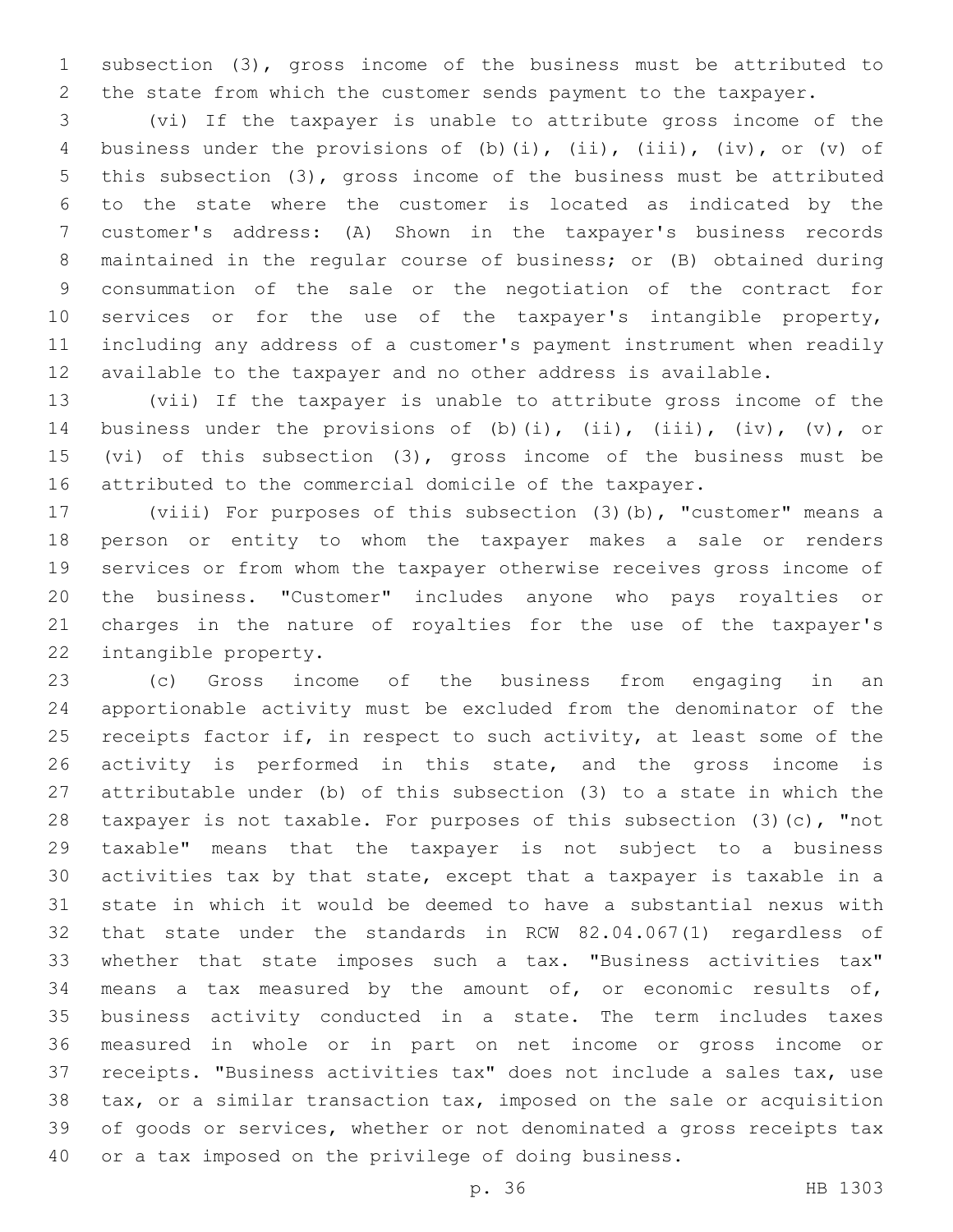(d) This subsection (3) does not apply to financial institutions with respect to apportionable income taxable under RCW 82.04.290. Financial institutions must calculate the receipts factor as provided in subsection (4) of this section and the rule adopted by the department under the authority of RCW 82.04.460(2) with respect to apportionable income taxable under RCW 82.04.290. Financial institutions that are subject to tax under any other tax classification enumerated in RCW 82.04.460(4)(a) (i) through (v) and 9 (vii) through  $((+x))$   $(xi)$  must calculate a separate receipts factor, as provided in this section, for each of the other tax classifications that the financial institution is taxable under.

 (4) A taxpayer may calculate the receipts factor for the current tax year based on the most recent calendar year for which information is available for the full calendar year. If a taxpayer does not calculate the receipts factor for the current tax year based on previous calendar year information as authorized in this subsection, the business must use current year information to calculate the receipts factor for the current tax year. In either case, a taxpayer must correct the reporting for the current tax year when complete information is available to calculate the receipts factor for that year, but not later than October 31st of the following tax year. Interest will apply to any additional tax due on a corrected tax return. Interest must be computed and assessed as provided in RCW 82.32.050 and accrues until the additional taxes are paid. Penalties as provided in RCW 82.32.090 will apply to any such additional tax due only if the current tax year reporting is not corrected and the additional tax is not paid by October 31st of the following tax year. Interest as provided in RCW 82.32.060 will apply to any tax paid in excess of that properly due on a return as a result of a taxpayer using previous calendar year data or incomplete current-year data to 31 calculate the receipts factor.

 (5)(a)(i) Except as provided in (a)(ii) of this subsection (5), for purposes of computing the receipts factor under subsection (3) of this section, gross income of the business generating sales, or exchange for consideration, of personal data must be attributable to this state in the ratio, expressed as a percentage, that the number of Washington addresses in the personal data bears to all addresses in the personal data. Only personal data used to generate the gross income of the business to be attributed under this subsection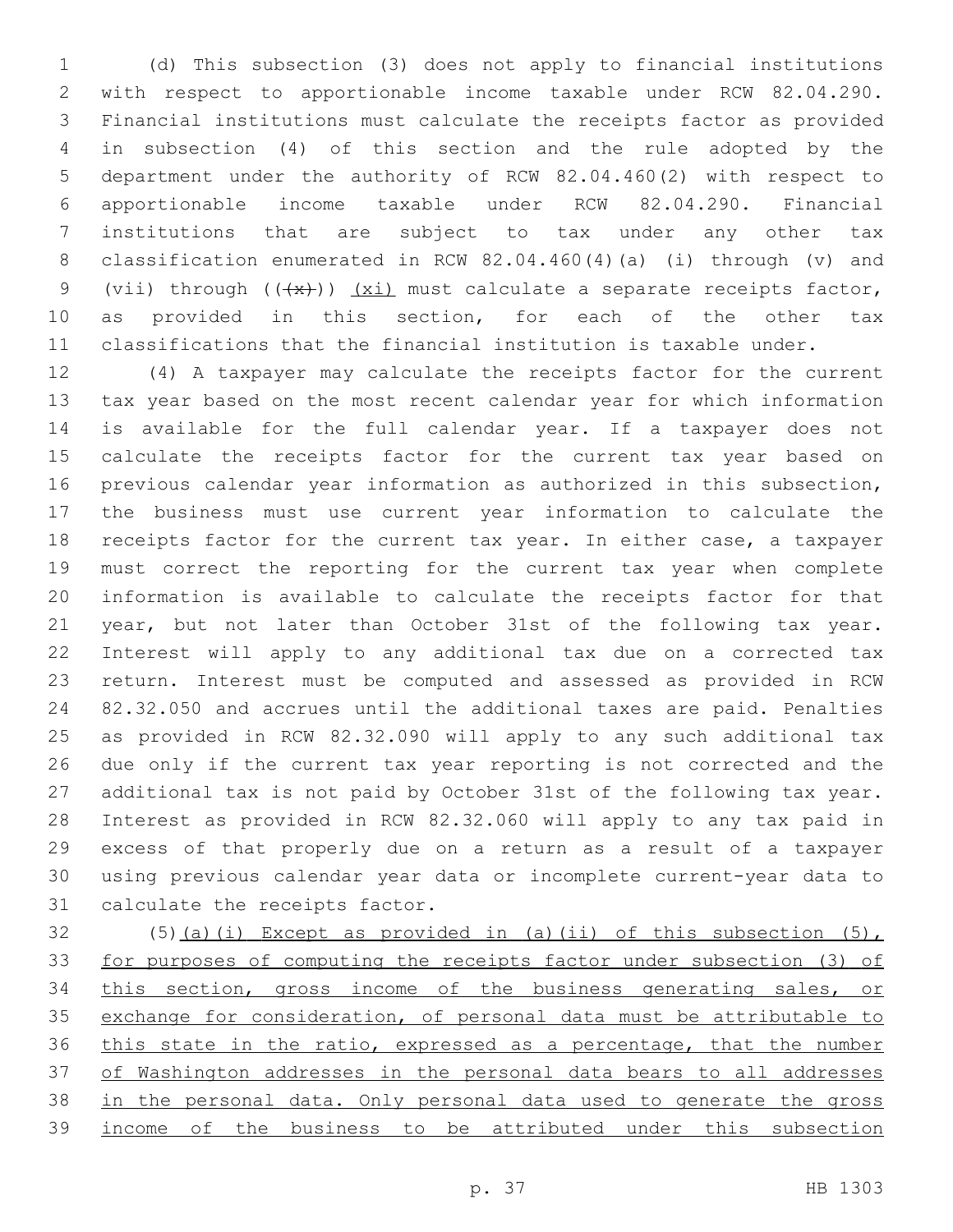(5)(a)(i) is applicable in calculating the ratio described in this 2 subsection  $(5)$   $(a)$   $(i)$ . (ii) If the taxpayer is unable to attribute gross income of the business under the provisions of (a)(i) of this subsection (5), gross income of the business generated from making sales, or exchanging for consideration, of personal data must be attributed to this state in the ratio, expressed as a percentage, that the population this state bears to all the states of the United States in the taxpayer's market, or by any other reasonable methods of attribution allowed by 10 the department.

(b) For purposes of this subsection:

 (i) "Addresses" means physical, mailing, or internet protocol 13 addresses, or similar addresses; and

 (ii) "Personal data" has the same meaning as provided in section 2 of this act.

16 (6) Unless the context clearly requires otherwise, the definitions in this subsection apply throughout this section.

 (a) "Apportionable activities" and "apportionable income" have 19 the same meaning as in RCW 82.04.460.

 (b) "State" means a state of the United States, the District of Columbia, the Commonwealth of Puerto Rico, any territory or possession of the United States, or any foreign country or political 23 subdivision of a foreign country.

 **Sec. 10.** RCW 82.08.0291 and 2015 c 169 s 4 are each amended to 25 read as follows:

 The tax imposed by RCW 82.08.020 does not apply to sales defined 27 as a sale at retail and retail sale under RCW  $82.04.050$  (3)( $(\frac{49}{})$ ) (f) or (15), by a nonprofit youth organization, as defined in RCW 82.04.4271, to members of the organization; and the tax does not apply to physical fitness classes provided by a local government.

 **Sec. 11.** RCW 82.32.087 and 2015 c 169 s 11 are each amended to 32 read as follows:

 (1) The director may grant a direct pay permit to a taxpayer who demonstrates, to the satisfaction of the director, that the taxpayer meets the requirements of this section. The direct pay permit allows the taxpayer to accrue and remit directly to the department use tax on the acquisition of tangible personal property or sales tax on the sale of or charges made for labor and/or services, in accordance with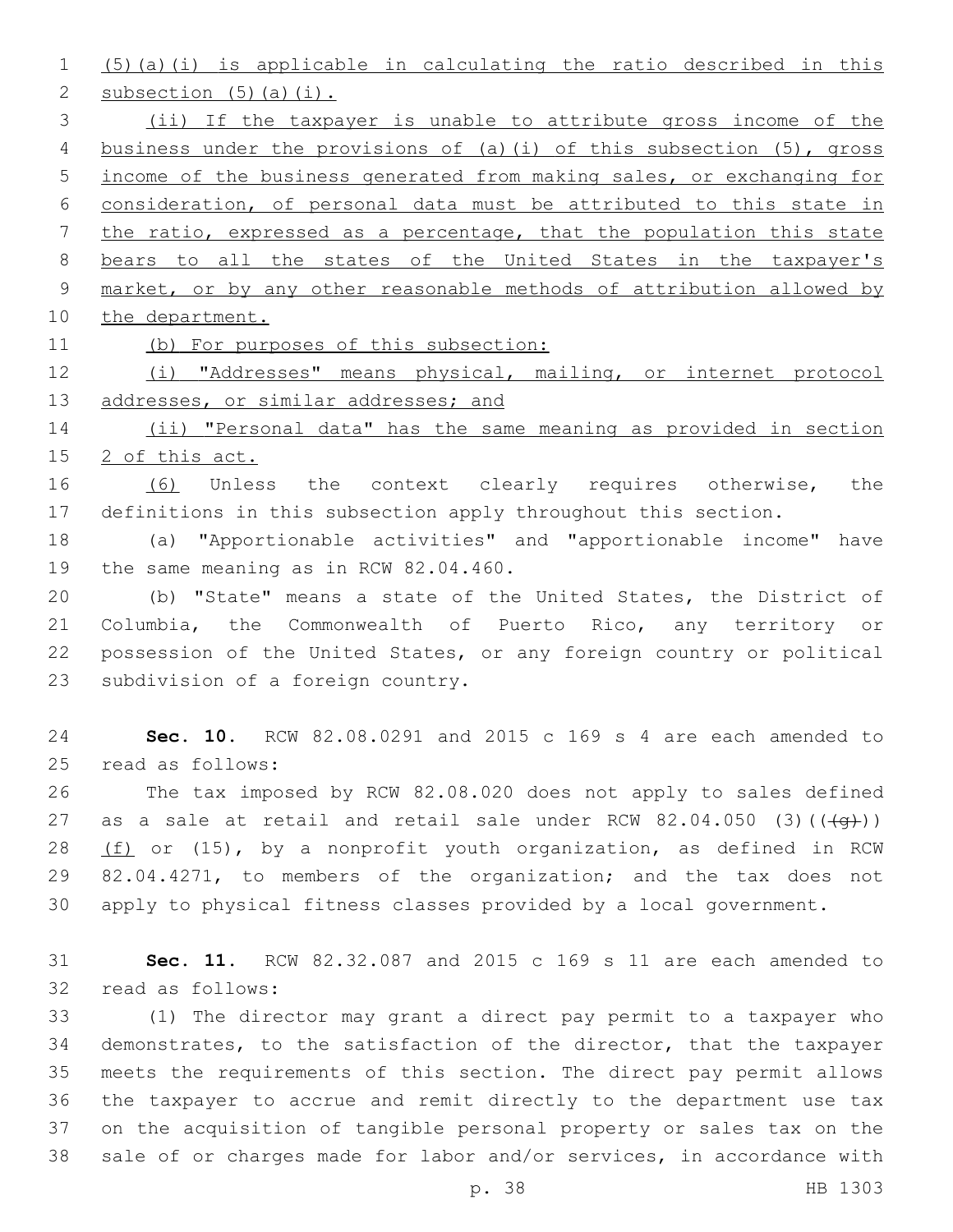all of the applicable provisions of this title. Any taxpayer that uses a direct pay permit must remit state and local sales or use tax directly to the department. The agreement by the purchaser to remit tax directly to the department, rather than pay sales or use tax to the seller, relieves the seller of the obligation to collect sales or use tax and requires the buyer to pay use tax on the tangible personal property and sales tax on the sale of or charges made for 8 labor and/or services.

 (2)(a) A taxpayer may apply for a permit under this section if: (i) The taxpayer's cumulative tax liability is reasonably expected to be two hundred forty thousand dollars or more in the current calendar year; or (ii) the taxpayer makes purchases subject to the taxes imposed under chapter 82.08 or 82.12 RCW in excess of ten million dollars per calendar year. For the purposes of this section, "tax liability" means the amount required to be remitted to the department 16 for taxes administered under this chapter, except for the taxes imposed or authorized by chapters 82.14A, 82.14B, 82.24, 82.27, 18 82.29A, and 84.33 RCW.

 (b) Application for a permit must be made in writing to the director in a form and manner prescribed by the department. A taxpayer who transacts business in two or more locations may submit 22 one application to cover the multiple locations.

 (c) The director must review a direct pay permit application in a timely manner and must notify the applicant, in writing, of the approval or denial of the application. The department must approve or deny an application based on the applicant's ability to comply with 27 local government use tax coding capabilities and responsibilities; 28 requirements for vendor notification; recordkeeping obligations; 29 electronic data capabilities; and tax reporting procedures. Additionally, an application may be denied if the director determines that denial would be in the best interest of collecting taxes due under this title. The department must provide a direct pay permit to an approved applicant with the notice of approval. The direct pay permit must clearly state that the holder is solely responsible for the accrual and payment of the tax imposed under chapters 82.08 and 82.12 RCW and that the seller is relieved of liability to collect tax imposed under chapters 82.08 and 82.12 RCW on all sales to the direct pay permit holder. The taxpayer may petition the director for 39 reconsideration of a denial.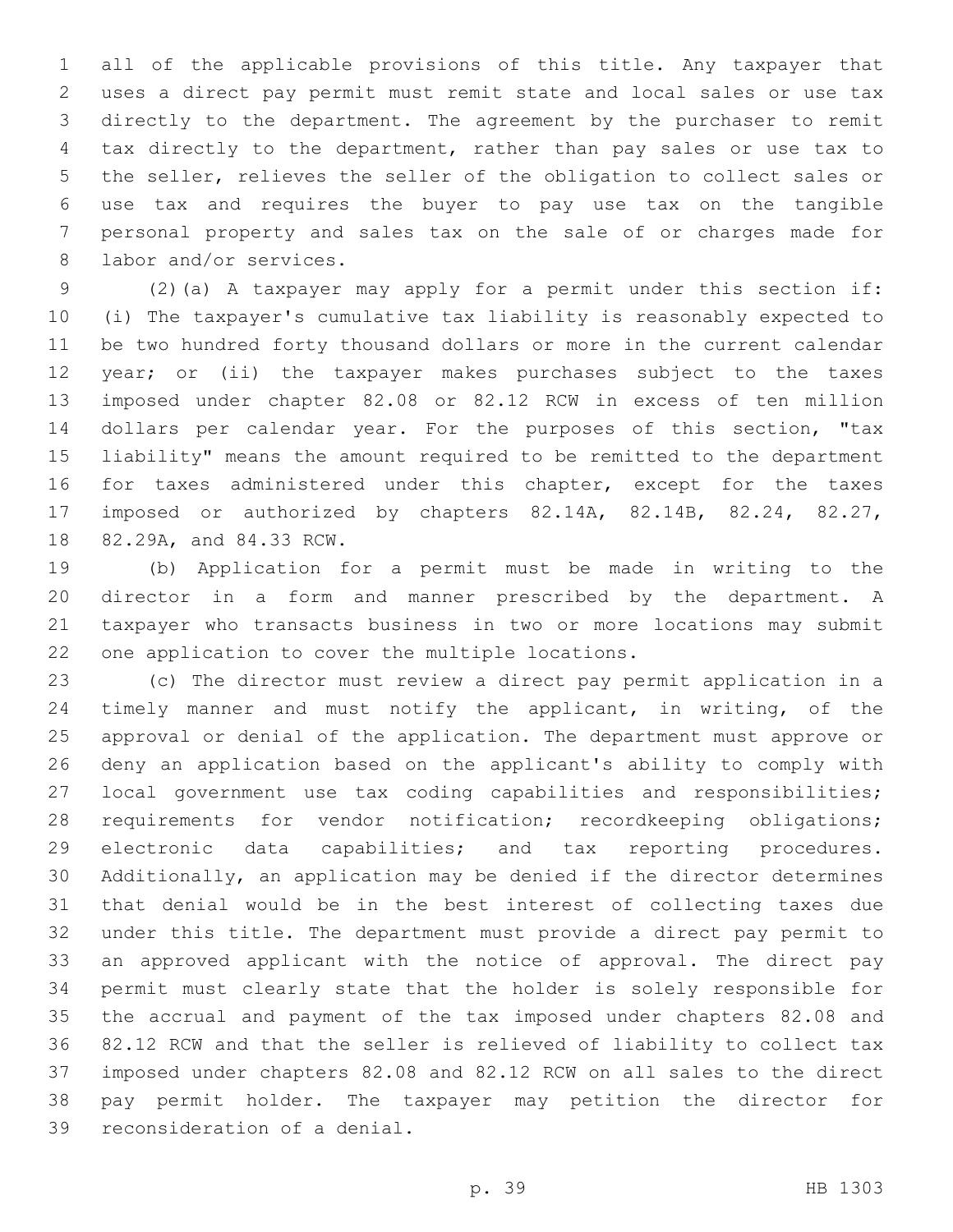(d) A taxpayer who uses a direct pay permit must continue to maintain records that are necessary to a determination of the tax liability in accordance with this title. A direct pay permit is not transferable and the use of a direct pay permit may not be assigned 5 to a third party.

 (3) Taxes for which the direct pay permit is used are due and payable on the tax return for the reporting period in which the taxpayer (a) receives the tangible personal property purchased or in which the labor and/or services are performed or (b) receives an invoice for such property or such labor and/or services, whichever 11 period is earlier.

 (4) The holder of a direct pay permit must furnish a copy of the direct pay permit to each vendor with whom the taxpayer has opted to use a direct pay permit. Sellers who make sales upon which the sales or use tax is not collected by reason of the provisions of this section, in addition to existing requirements under this title, must maintain a copy of the direct pay permit and any such records or 18 information as the department may specify.

 (5) A direct pay permit is subject to revocation by the director at any time the department determines that the taxpayer has violated any provision of this section or that revocation would be in the best interests of collecting the taxes due under this title. The notice of revocation must be in writing and is effective either as of the end of the taxpayer's next normal reporting period or a date deemed appropriate by the director and identified in the revocation notice. The taxpayer may petition the director for reconsideration of a 27 revocation and reinstatement of the permit.

 (6) Any taxpayer who chooses to no longer use a direct pay permit or whose permit is revoked by the department, must return the permit to the department and immediately make a good faith effort to notify all vendors to whom the permit was given, advising them that the 32 permit is no longer valid.

 (7) Except as provided in this subsection, the direct pay permit may be used for any purchase of tangible personal property and any retail sale under RCW 82.04.050. The direct pay permit may not be 36 used for:

37 (a) Purchases of meals or beverages;

 (b) Purchases of motor vehicles, trailers, boats, airplanes, and other property subject to requirements for title transactions by the 40 department of licensing;